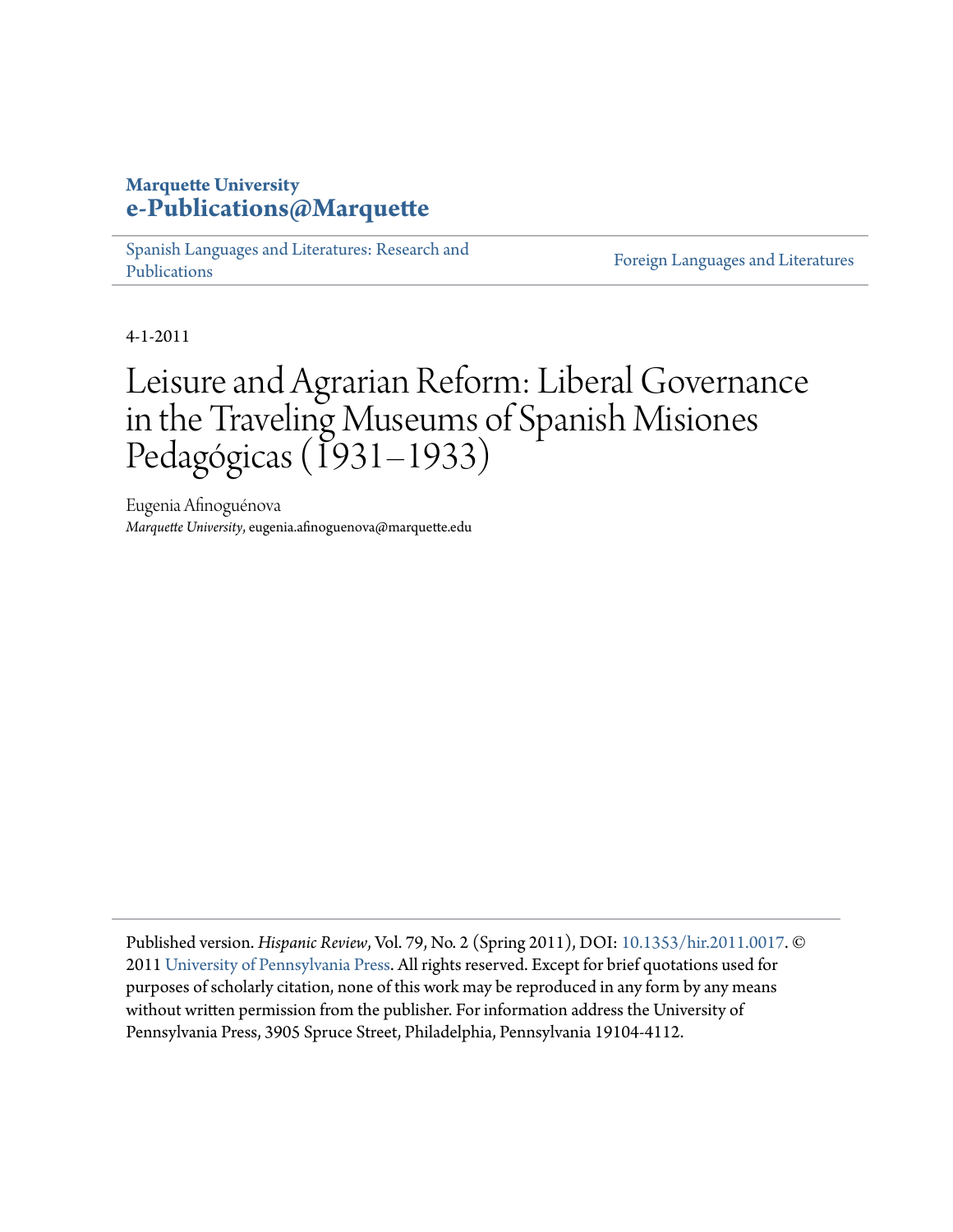

Leisure and Agrarian Reform: Liberal Governance in the Traveling Museums OF SPANISH MISIONES PEDAGÓGICAS (1931–1933)

# *Eugenia Afinogue´nova* Marquette University

ABSTRACT This article examines the program of bringing itinerant art museums to the rural areas implemented by the Misiones Pedagógicas of Spain's Second Republic. My analysis seeks to answer the following questions: a) Why did the government support these initiatives while peasants were using violence to contest its agrarian reform? b) How did museums fit into the Republic's program of public education? And 3) how did they treat the peasants' own culture? Tracing the philosophical foundations of the Museo del Pueblo in Manuel Bartolomé de Cossío's (1857–1935) theory of leisure, I discuss Cossío's indebtedness to late-Victorian uses of art education for the poor and to *krausista* philosophy. I argue that the Museo del Pueblo's and the Misiones' emphasis on raising the spirit of citizenship by reorganizing peasants' free time constituted an experiment in liberal governance that responded to the urgent political need to implement a democratic policy for ruling the masses.

In May 1931, the provisional government of Spain's Second Republic created the Patronato de Misiones Pedagógicas with the purpose of promoting

The research for this article was made possible thanks to support from the Program for Cultural Cooperation between the Spanish Ministry of Culture and United States Universities, the Marquette University Office of International Education Travel Award, and the Mary Gettel Grant Award. The author wishes to thank Dr. John Tallmadge, as well as the anonymous reader and the editors of *Hispanic Review* for their recommendations concerning the content and the style of this article.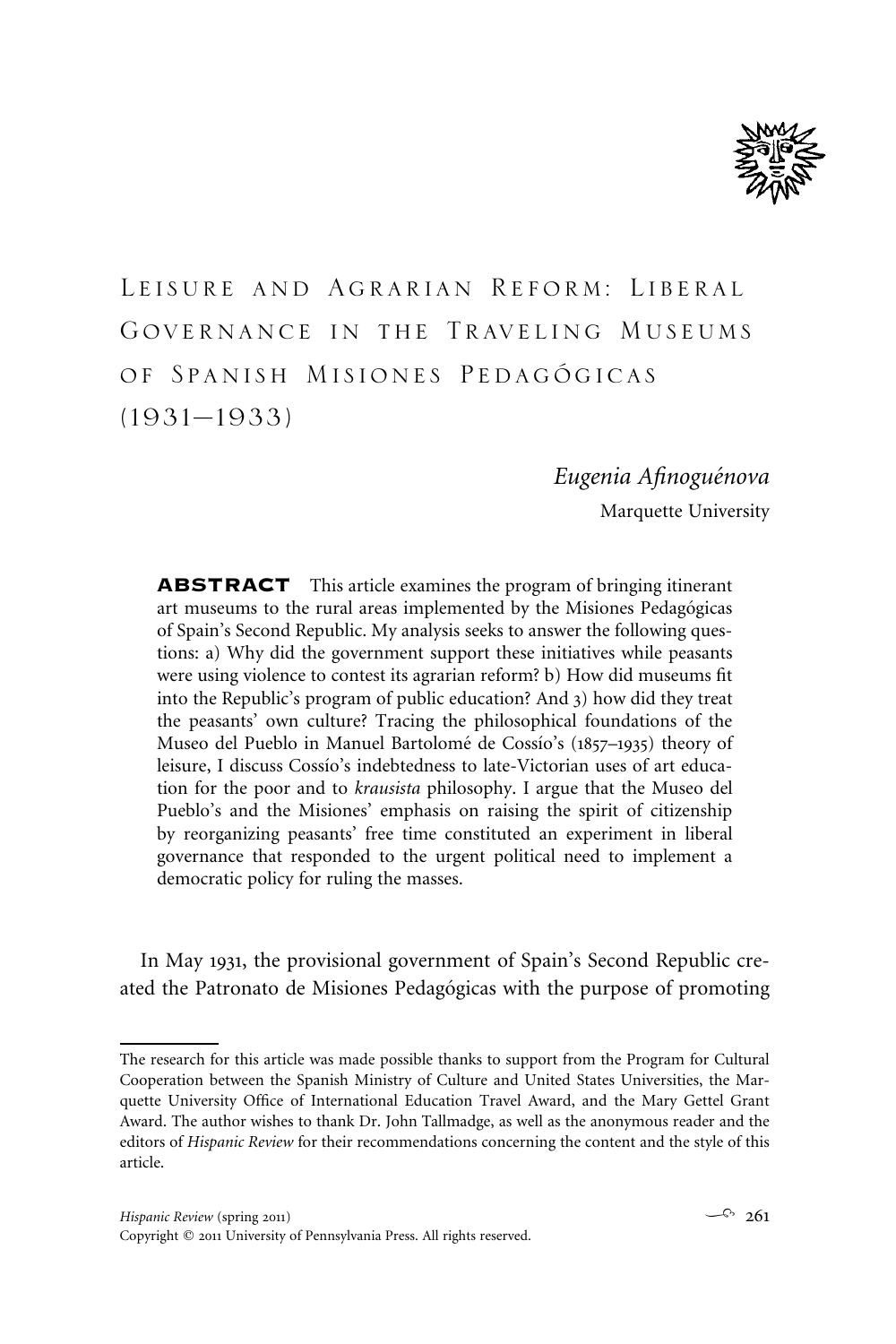general education in the rural regions. Reporting to the Ministry of Public Instruction and Fine Arts, the Patronato financed the work of young middleclass men and women from the cities volunteering to bring to villages libraries, cinemas, theaters, and puppet shows and to organize lectures and workshops. Two moving art exhibitions that received the names of ''itinerant museums," "traveling museums," or, officially, the Museo del Pueblo were incorporated into the program in October and December of 1932. As with the Misiones themselves, they were conceived by Manuel Bartolomé de Cossío (1857–1935), prominent art critic and educator who presided over the Patronato.

The Misiones Pedagógicas were designed to bring to Spain's rural zones the agenda of educational reform promoted since the end of the nineteenth century by the *institucionistas*: faculty and alumnae of the Institución Libre de Enseñanza (Paucker 234–39; Otero Urtaza, *Las Misiones Pedagógicas* 73– 79). This private school, opened in Madrid thanks to the efforts of Cossio's teacher Francisco Giner de los Ríos (1839–1915), had coordinated the transformations of secondary and higher education since 1876, while the National Pedagogical Museum, founded in 1882 and directed by Cossío, had acted as the headquarters for the reform of elementary education. The *institucionista* reformers had been particularly successful with a new generation of Spain's urban elites comprising the Republic's first (''reformist'') governments of 1931–1933, for which Cossio remained the highest authority until his death in September of 1935. This is why the period between 1931 and the end of 1933 brought to reality his most far-reaching ideas on education, which he had drafted in the nineteenth century. Educational reform in the rural areas was one of them.

Given Cossio's influence among the first post-monarchical governments, it is important to remember that he viewed the Republic as a realization of two nineteenth-century intellectual programs: 1) trade unionism and socialism, and 2) educational reform. In June 1931 Cossio was reported to have summarized his vision in the following words: "La España actual —dice es obra de Pablo Iglesias y de D. Francisco [Giner]. No lo olvide. Educación desde la escuela. Disciplina y educación en las masas" (Llopis). When Rodolfo Llopis, Minister of Primary Education, reminded him about the importance of agrarian reform—at the time the subject of the Provisional Government's legislative efforts (Malefakis 165-68)—Cossío did not fail to acknowledge Joaquín Costa's (1846–1911) regeneracionismo but insisted that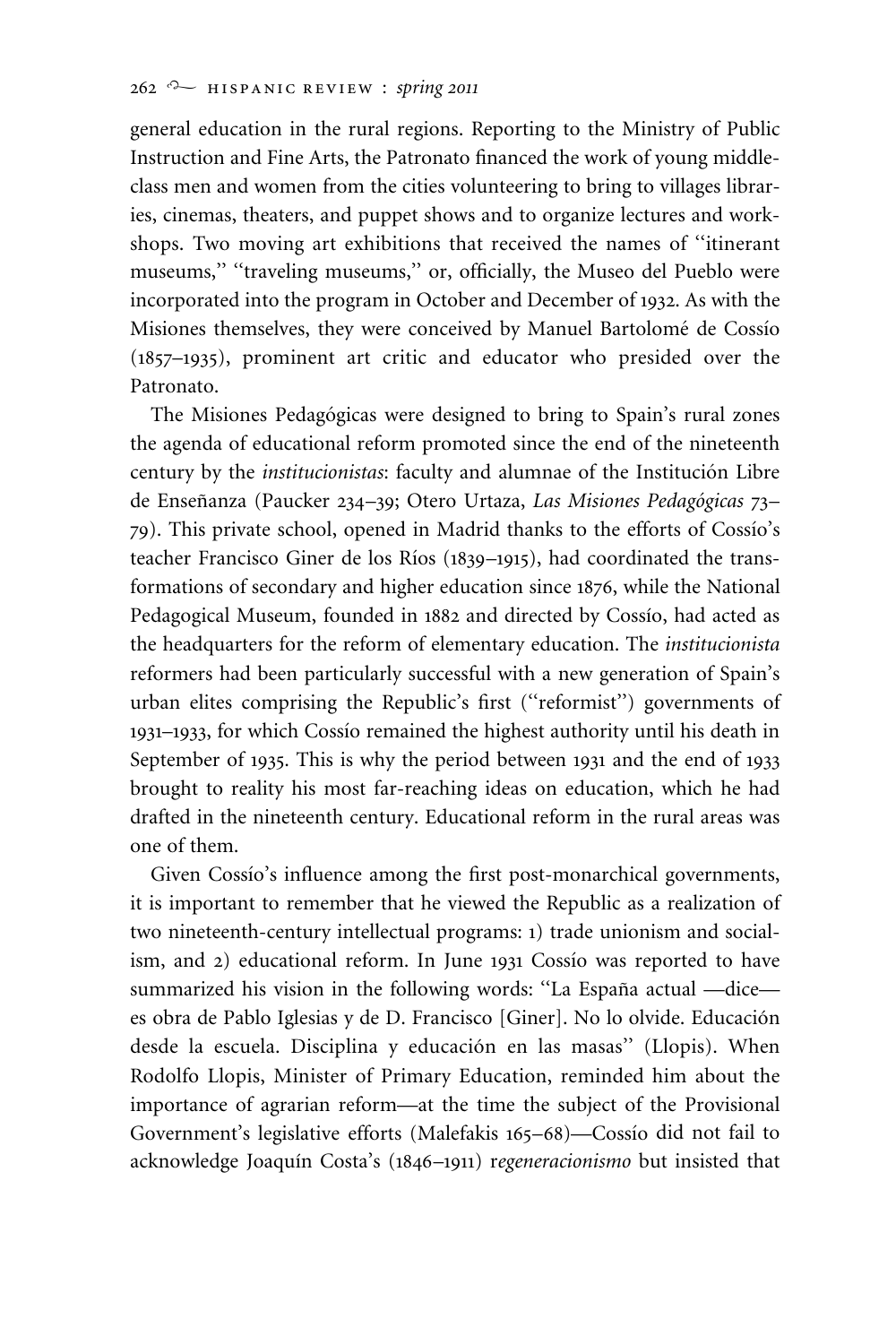these ideas also belonged to Giner: "¡Claro! ¡Lo de Costa! Allí, en esa misma mesa —añadió— escribí yo, hace años, el programa de Costa. Lo escribí yo. Me lo dictaba D. Francisco. Lo defendía Costa" (Llopis; punctuation in the original). Thus in Cossío's view, agrarian reform, which historians consider the stumbling block of the Republic's policy and the hidden cause of the Civil War, was subsumed under a nineteenth-century program of disciplining and educating the masses.

The educational policy of the Second Republic has recently received attention from cultural historians who have argued that the Misiones constituted a new phase in the development of civil society, since for the first time in the nation's history, peasants were addressed as citizens (Holguín; Otero Urtaza, Las Misiones Pedagógicas 65–72). Moreover, the Misiones not only brought modern technology into the villages, but also allowed urbanites to familiarize themselves with the peasantry through continuous photographic coverage (Mendelson 93–100). These studies shed important light on the reform's political implications in the framework of the Republic's agenda of social peace and cohesion.

Yet a number of questions have yet to be addressed. Why did the government support these time-consuming and costly initiatives at a time when peasants were using violence to contest its agrarian policy? How did such diverse elements as rural libraries, puppet shows, museums, and cartoons fit together in this program and how did the program treat the peasants' own culture? I seek to answer these questions by focusing on one underresearched concept underpinning the program: Cossio's theory of leisure as contemplative enjoyment enabling people to think rationally. As I will argue, only the broad agenda of reorganizing peasants' free time along these lines can explain the civic benefits that the government was planning to obtain by funding the Misiones Pedagógicas.

Existing studies suggest that although turn-of-the-century reformers and Cossio himself were well aware of the specificities of rural schooling, $<sup>1</sup>$  they</sup> never gave much importance to peasant skills and instead argued for expanding to the rural areas the primary tasks of education: "acción social; difusión

<sup>1.</sup> Cossío's archive in the Institución Libre de Enseñanza features clippings from regional periodicals about the reforms of rural schools and a book by Luciano Seoane Seoane (1876–1955) dedicated to Cossio, drafting precisely this type of program for rural education. The last, so-called ''Pedagogical–Social,'' Mission, which operated in 1934 in Sanabria (Zamora), did transmit practical knowledge such as the use of inorganic fertilizers.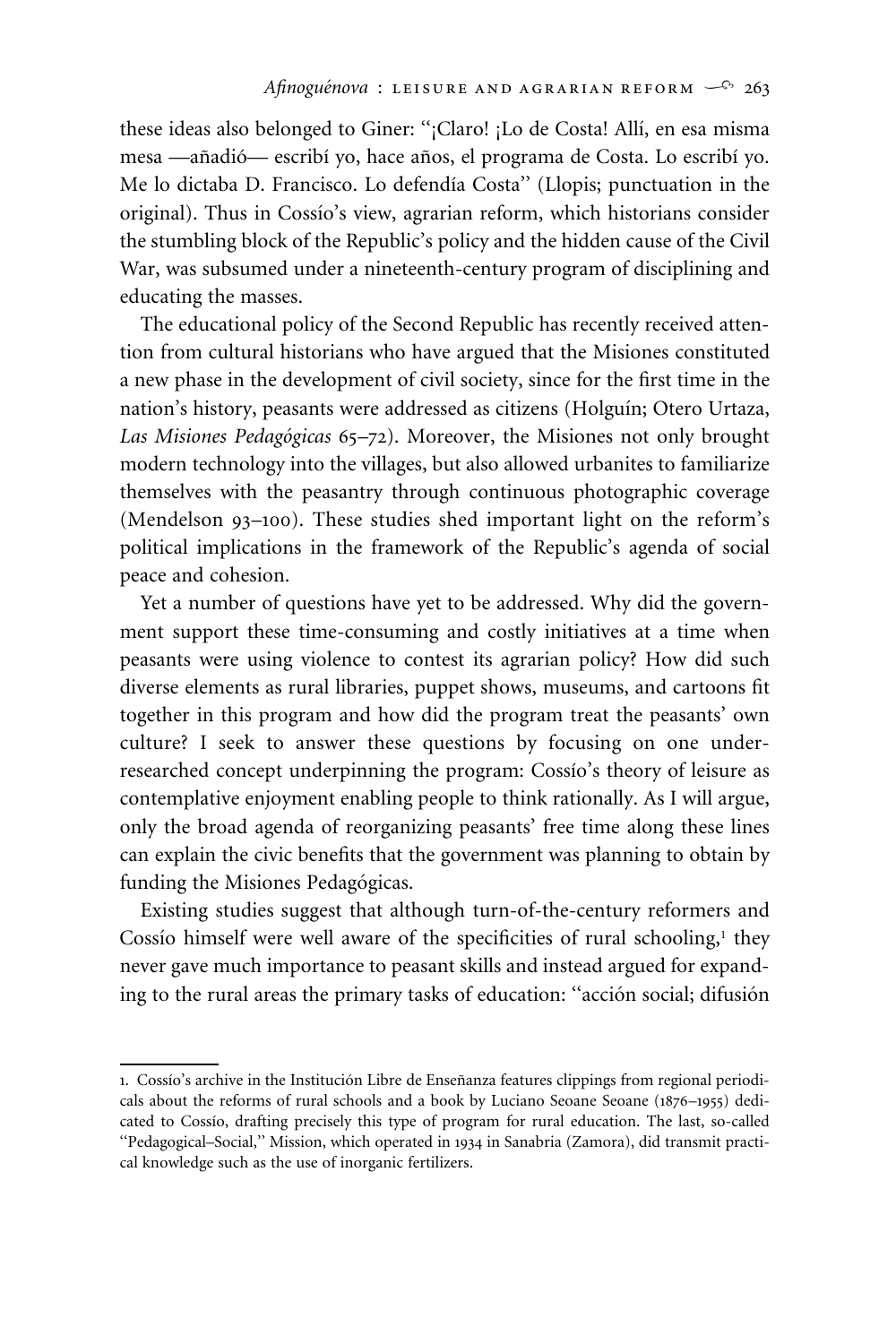de los resultados; higiene; misión moralizadora; refinamiento estético, etc." (Cossio, "Este es un libro de paz"; qtd. in Paucker 234). The Misiones, therefore, were not designed to impart specifically rural information, which was considered "la labor práctica que corresponde a los organismos de la Administración pública" (Memoria del Patronato 6). And although the films that they showed occasionally covered such subjects as ''wool-producing stock'' or ''arboriculture'' (xvii, 11, 45), the missionaries—i.e., those people carrying out the work of the Misiones—were mainly charged with disseminating in the rural zones ''ways of enjoyment'' previously reserved to the cities (5).

In what follows I will explain why peasant leisure was more prominent than literacy in the agenda of the Misiones Pedagógicas. I propose to approach this question with the tools developed by Foucauldian ''studies of governmentality'' that view culture as a soft vehicle of administration empowering individuals to improve themselves.2 As I will argue, the Misiones' emphasis on inspiring a spirit of citizenship by organizing peasants' free time can be interpreted as an experiment in liberal governance that responded to the urgent political need to implement, in a short period of time, a democratic policy for ruling the masses.

The only liberal model available at that time in Spain was grounded in the philosophy of social change via individual self-improvement through culture that included not only literacy but also monitored leisure, developed by the *institucionistas* in the second part of the nineteenth century. The *institucionistas* believed that the acquisition of knowledge was only a small part of what they called ''true education'': a way of ''making people'' by communicating to them a broadly defined set of values comprising daily behavior, the habit of direct observation, and a knack for philosophical abstraction (Boyd 31– 40). In their view, these were best developed through such activities as playing team sports, analyzing works of art, and contemplating landscape. The *institucionistas*' sources were twofold. In the first place, there was the British doctrine of ''rational entertainment'' as a tool of governance for the urban

<sup>2</sup>. Michel Foucault developed the notion of ''soft'' modes of governance, by which the State encourages individuals to act upon themselves, in his 1977–1978 lectures on ''government rationalities'' at the College de France (published in English, together with a 1977 interview and a number of studies exploring the concept's implications for different fields of social sciences, in *The Foucault Effect: Studies in Governmentality*). The impact of museum-going on producing self-governing subjects is thoroughly analyzed by Tony Bennett (especially *The Birth of the Museum*, ''Acting on the Social,'' and ''Culture and Governmentality'').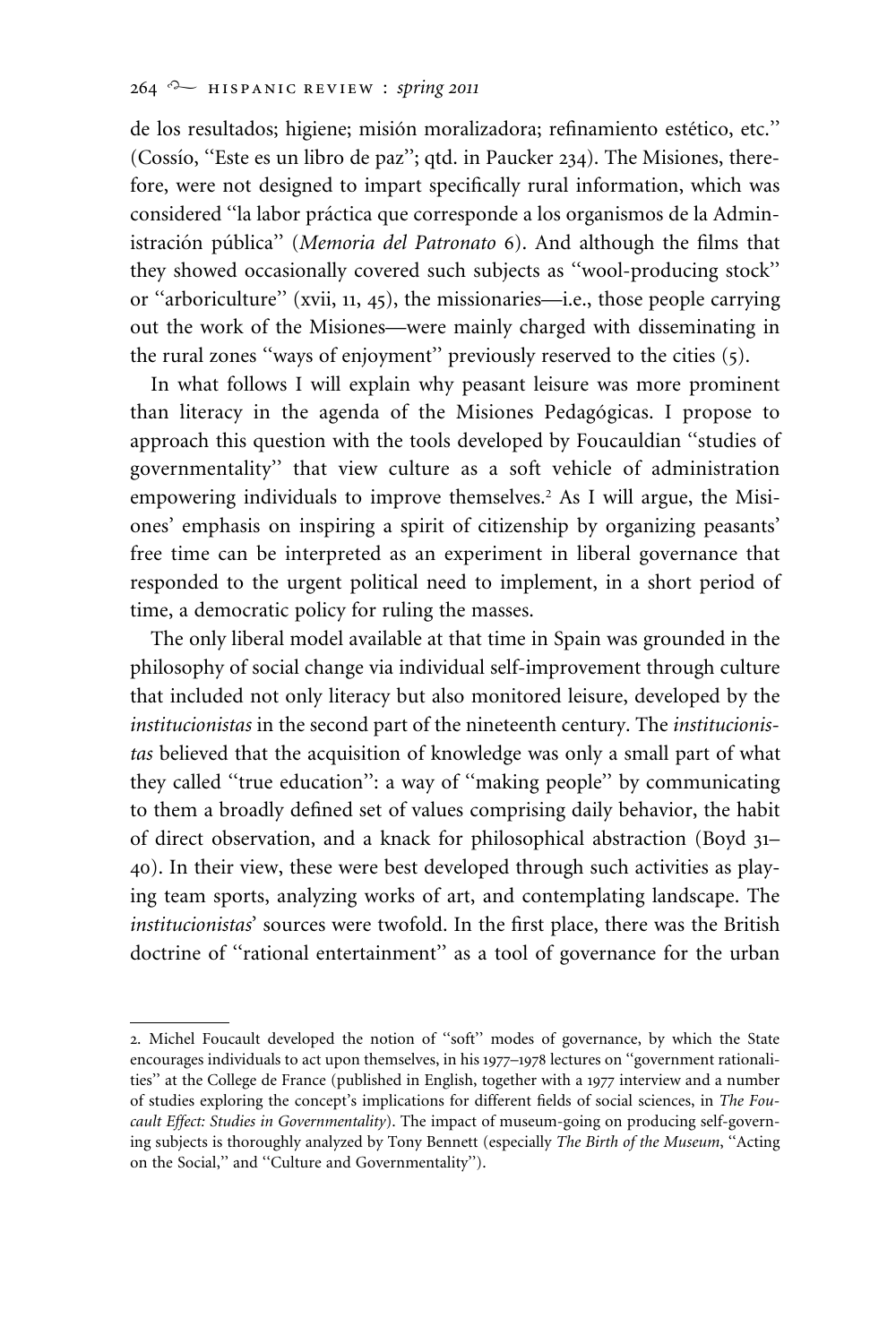working classes; in the second, there was the *krausista* notion of ''harmonious'' development of the individual's rational thinking through direct observation. Cossio's design of the Misiones Pedagógicas combined both perspectives into one practical program of channeling peasants' free time into a set of monitored activities that included motor action (games, dances, singing, drawing, excursions), contemplation (either direct or mediated through art and film), and conversations with the missionaries. The Museo del Pueblo, as Cossío conceived of it, was the centerpiece of this agenda, as it delivered to peasants both the practice of observation and the very notion of a disinterested contemplative leisure free from pragmatic, commercial, or religious connotations. And while I am not the first scholar to focus on the Misiones' "culture of happiness" (see García-Velasco), my analysis will uncover the connection between such ideas and the Republic's program of agrarian reform. The first section of the article connects the debates on peasant leisure with recent research on the Republic's agrarian policy. The second section traces the origins of Cossío's theory of leisure in late-Victorian and *krausista* traditions. The third section explains why Cossio privileged the museums and how he treated folk art, and the final section analyzes the Museo del Pueblo as a staged experience that promoted social cohesion by modifying Spain's artistic canon.

#### *Agrarian Reform and the Importance of Peasant Leisure*

What aspects of the Republic's agrarian policy can explain the activities of the Misiones Pedagógicas? Recent research has greatly facilitated this type of inquiry by making evident that agrarian reform was comprised of discrete measures concerning land ownership, forms of cultivation, territorial and administrative reorganization, and the conditions of rural labor (González Calleja; Maurice; Riesgo). Although most government policies in these areas had failed by September 1933, it should be remembered that these same policies determined the agenda of the Misiones. Firstly, the government did not support simple redistribution of land and refused to transfer tenure to individual peasants. Only lands that were ''not properly cultivated'' were subject to expropriation; however, they passed to the State, which would then let them out to peasant collectives. Since the question of peasant land tenure was not on its agenda, the government applied union tactics to reorganize rural labor, inviting peasants to negotiate their compensation and working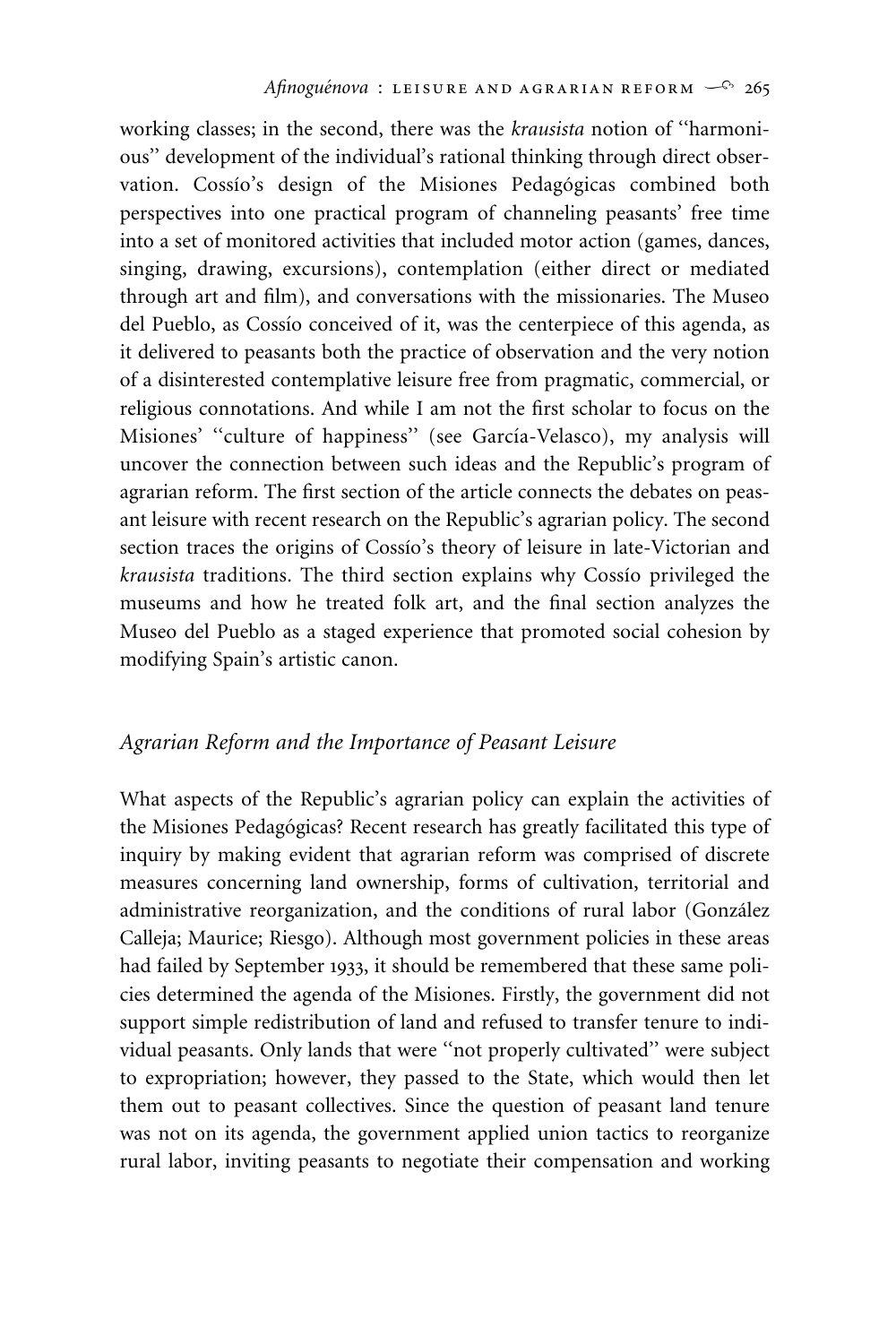conditions directly with contractors. To oversee and enforce the new regulations, the government created administrative entities called *jurados mixtos agrarios*. These measures gave more power to local administration, especially the mayors, who became mediators on all issues relating to labor and cultivation. The most important and controversial part of the regulations came from the decree obligating the contractors to employ workers locally (known as the *Decreto* or *Ley de Términos Municipales*), designed to protect the peasants' wages and discourage migration to the cities.

The social processes implied by these early policies are relevant for understanding the importance of leisure in the agenda of the Misiones Pedagógicas. First and foremost, the law of "municipal limits" converted unemployment or seasonal underemployment into a matter of local politics. Second, equating the labor of the peasantry with that of the urban proletariat enabled Cossio and other authorities to fashion peasant education and leisure according to the models tested in the cities. Finally, by converting mayors into labor mediators, the reforms were also transforming municipal governments into the guarantors of peasants' wellbeing. This is why the Patronato proposed to dispatch Misiones at the request of local authorities (*Memoria del Patronato* 9).

The lack of agricultural work generated plenty of free time, and peasants' strikes and protests made it clear that this program could not be postponed. In December 1931, as the first Misión Pedagógica was leaving for the province of Segovia, violent clashes followed an anarchist CNT-led peasant strike in Castilblanco (Badajoz). And although the Misiones emphasized civic education over political partisanship, the Patronato's emissaries were encountering more—and better organized—resistance from the peasants supporting the anarchist parties CNT and FAI than from those influenced by local caciques and clergy. Thus, while the reports of the Patronato tended to gloss over political differences, echoes of local protests can be distinguished in the accounts of the Misiones operating in Navalcán (Toledo) in late January to early February of 1932, in Navas de Madroño (Cáceres) in late March to early April of 1932, in La Cuesta (Segovia) in December of 1932, and in Zalduendo  $(A$ lava) in late February to early March of 1933. In the first case, the missionaries were challenged by members of local sections of CNT and FAI; in the second, they had to overcome local anticlerical sentiments aroused when they mentioned the Catholic Kings, recited a *romance* poem about Virgin Mary, or tried to play recordings of Gregorian chants; and in the third and fourth they were confronted with the peasants' questioning of the Republic's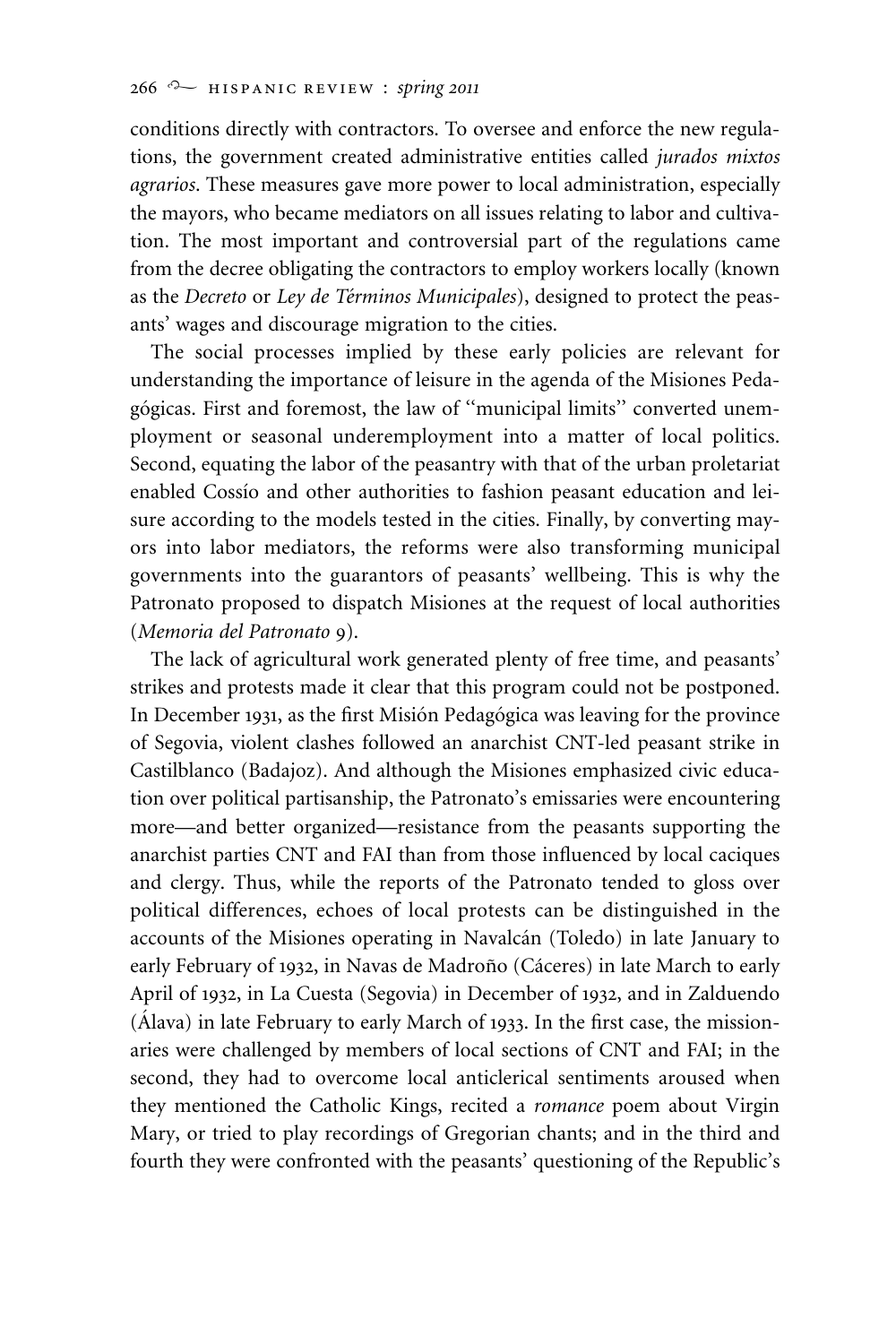agrarian policy and their belief that ''se iba contra ellos'' (*Memoria del Patronato* 16, 36, 37, 47–48, 49–50).

The coverage of the Misiones in the Spanish press demonstrates that Marcelino Domingo and Fernando de los Ríos, the Republic's first two Ministers of Public Instruction and Fine Arts, who at other times occupied the posts of Minister of Agriculture (Domingo) and Minister of Justice and State (de los Ríos), viewed the program as a vehicle for preventing violence. On his way to the Misión in Navalcán in February 1932, de los Ríos referred explicitly to peasant protests: "¿En qué siglo está viviendo este pueblo? Cuando estos pueblos se sublevan, matan e incendian, también es un levantamiento de aldeanos de siglos remotos, medievales. ¡Y dicen que es comunismo!'' (''La magna empresa''). Journalists also echoed these views. In April 1932, on the first anniversary of the Republic, Teodoro Muñoz Greco humorously begged from the pages of *El Sol* for a prompt arrival of itinerant puppet shows: "¡Pronto esas misiones, esos 'títeres', don Fernando [de los Ríos]!" Clearly referring to the recent unrest, Muñoz Greco called on the Misiones to ensure that "nunca el tricornio de la Guardia civil sea la proyección de una tragedia que empieza en un tiroteo ciego y acaba en un presidio'' (7). These examples suggest that both the government and the public entrusted to the Misiones the task of mitigating the conflicts that derived from the policies concerning the land and the peasantry.

In the meantime, growing unemployment in the cities created the need to confine peasants to the areas surrounding their villages (Maurice 241, Garrido González 141-42). And while the "decree of municipal limits" was still being debated, the authorities anticipated that by offering to peasants certain privileges existing in the cities, it would be possible to dissuade the agricultural population from seeking a better life. The decree of August 7, 1931 articulated the task of ''alegrar, humanizar y civilizar el campo, evitando que se despueble en ese anhelo angustioso de buscar en la ciudad todo lo que el campo no ha tenido hasta hoy'' (*Memoria del Patronato* 158). Among those things that one could only see in the city were art museums, which the Patronato was to introduce to peasants with the aim of making them participants of "el goce y las emociones estéticas" (*Memoria del Patronato* 155).

But why did transmitting ''pleasure and esthetic emotions'' require a museum? Why couldn't the missionaries simply explain paintings instead of going through the pains of improvising art galleries in the villages where, in some cases, there was no electricity or even a room big enough to fit the canvases? While the subsequent sections will address the importance of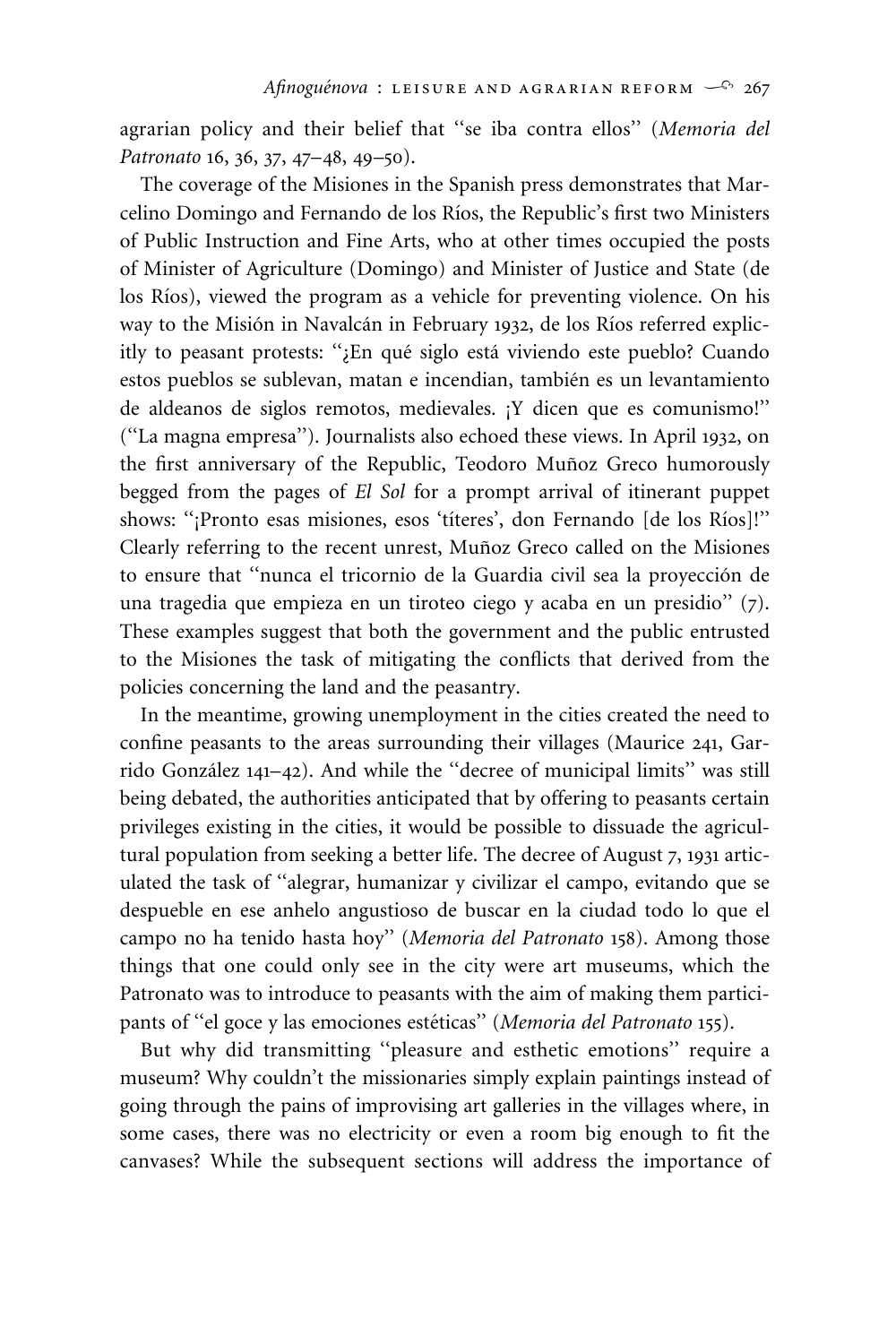

*Figure 1. ''The installations of the Museo del Pueblo in a school in Cebreros, A´ vila, November 1932.'' Madrid, Residencia de estudiantes, MIS/I/206. Reprinted with permission.*

museums for Cossio's theory of leisure, one also has to think about the political message that the Museo del Pueblo communicated. Its photographs and descriptions leave us with a glimpse of a public place that was clean and decorated with flowers (Fig. 1). White curtains were hung to separate large rooms into galleries of sorts, which were lighted at night by an electric generator (''Una excelente labor cultural''). As if this were not enough, the most advanced audiovisual technology was used to complete the effect:

Hay que colgar los cuadros, hay que vestir los muros de la sala con cortinas de arpillera, para que aquellos luzcan sobre fondo neutro.

El Museo lleva como accesorios: un gramófono con altavoz, colección de discos, aparatos de proyecciones y cine.

Con la música se logra hacer más atractiva la exposición, si bien los cuadros bastan para que muchos visitantes se hallen a gusto en una sala decorada con sencilla nobleza (a veces alegrada con plantas y cacharros), permanezcan allí largo tiempo y aun sin poner atención grande en cada cuadro, reciban su influjo en una suma de impresiones y lleguen a sentirlos como ambiente. (*Memoria del Patronato* 106–07)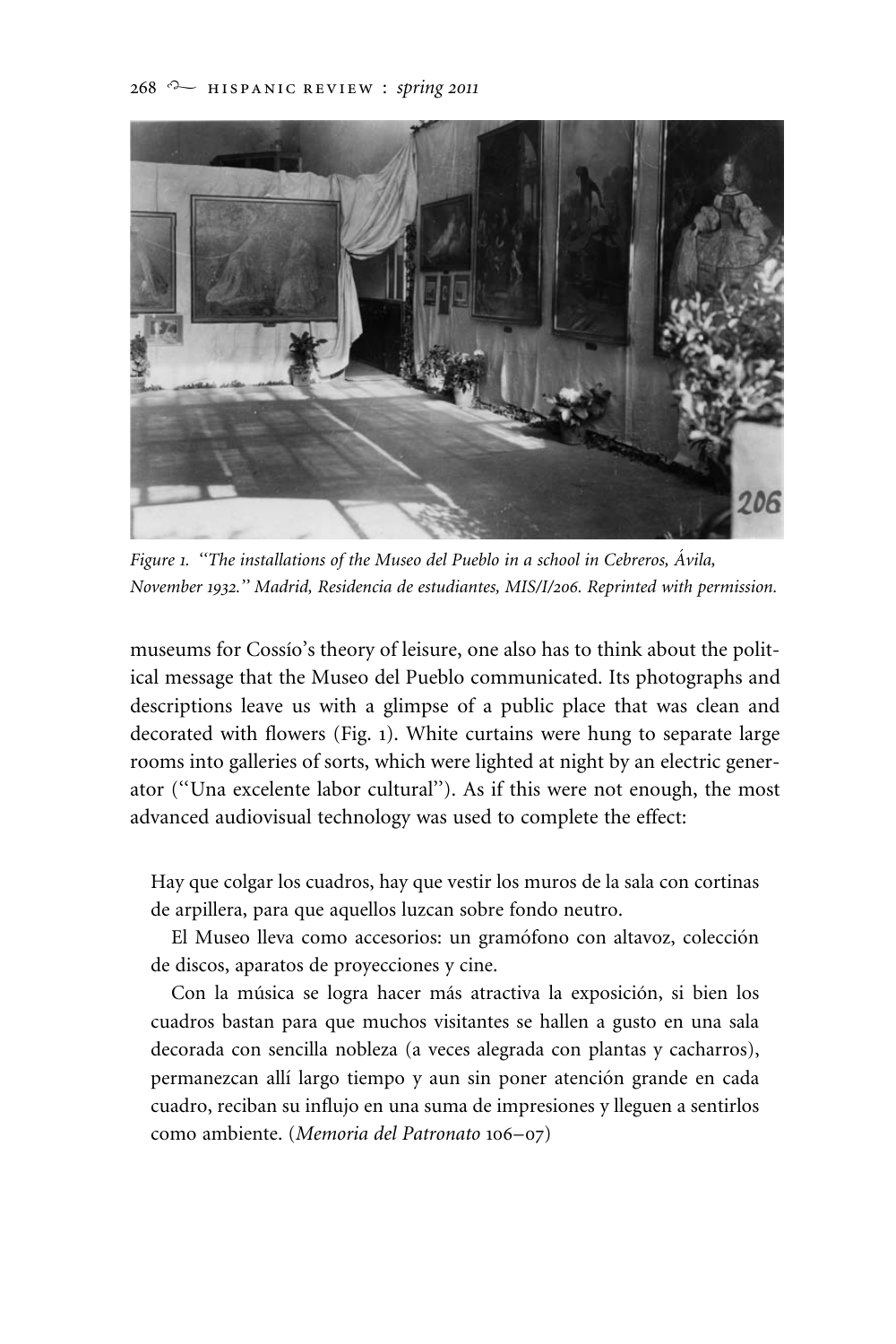

*Figure 2. ''Rally in Ture´gano, Segovia, at the Museum's inauguration.'' Published in* Memoria del Patronato *1934. Madrid, Residencia de estudiantes, Memoria/I/039. Reprinted with permission.*

Since the building able to host a museum had to be large enough, the itinerant collections were usually displayed in city halls and schools.

At that time the government was busily reorganizing local administration, and it could be argued that the museums created an opportunity for peasants to rethink their attitude towards municipal powers. This is probably why politics and culture are so intimately intertwined in official photographs that show local inhabitants gathering to visit a museum. One such picture reproduced in the 1934 *Memoria del Patronato* (117) featured columns of marchers carrying banners of the Republic, a scene that could easily be taken for a popular demonstration (Fig. 2). Another snapshot from the village of Pedraza featured a missionary (José Val del Omar) and a uniformed guard displaying El Greco's *Resurrección* from the balcony of the City Hall to the visitors gathered below (Fig. 3). Thus the representations of the itinerant museums provided some of the most emblematic images documenting the Republic's intervention in the rural regions.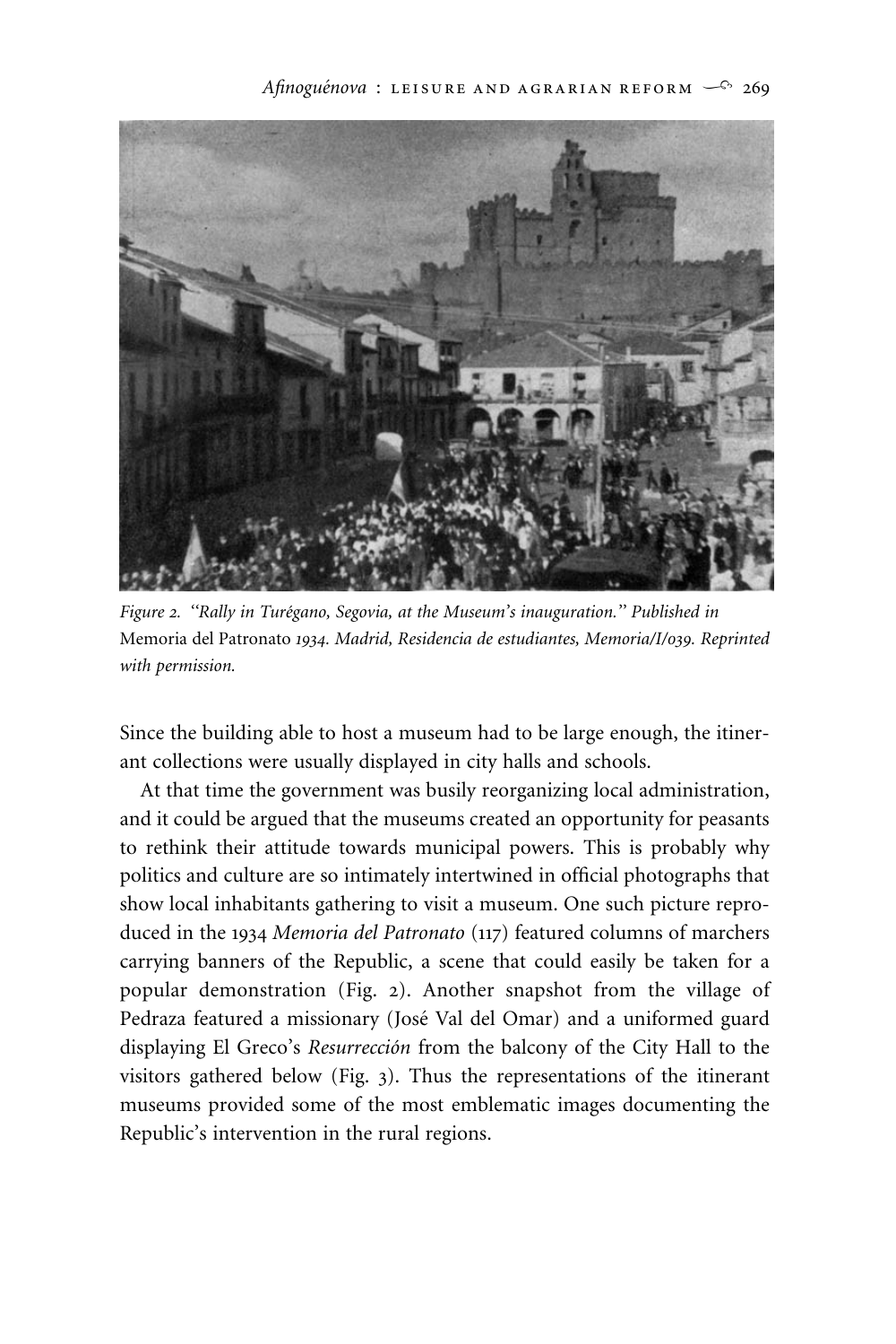

*Figure 3. ''Showing the paintings of the Ambulant Museum from a balcony of the City Hall, Pedraza, Segovia.'' Published in Luis Santullano,* Residencia*, Feb. 1933. Madrid, Residencia de estudiantes, Ediciones/010. Reprinted with permission.*

# *Educational Reform and the Doctrines of Organized Leisure*

The importance of museums for the Misiones' program derived from Cossio's views on leisure, especially his notion that the contemplation of art was socially relevant because it transformed people into rational philosophers. These ideas incorporated the principles of ''rational recreation'' developed by British Victorian moralists and social reformers and adapted them to the *krausista* theory of human rationality. In Britain, ''rational recreationists'' made themselves known by founding Working Men's Clubs, the ''new athleticism'' movement, and music halls (Bailey) and promoting museum-going among the working classes (Bennett, *The Birth of the Museum*; *Museums and Citizenship* 5–6). In Spain, team sports and organized excursions were pioneered in the 1880s by the Institución Libre de Enseñanza, the Escuela Internacional, and other innovative schools. Antonio Jiménez-Landi credits the "import" of British-type sports and games to Stuart Henbest Capper, who joined the Institución in 1882 as an English professor and later became a member of its governing board (278; see also López Serra; and Otero Urtaza,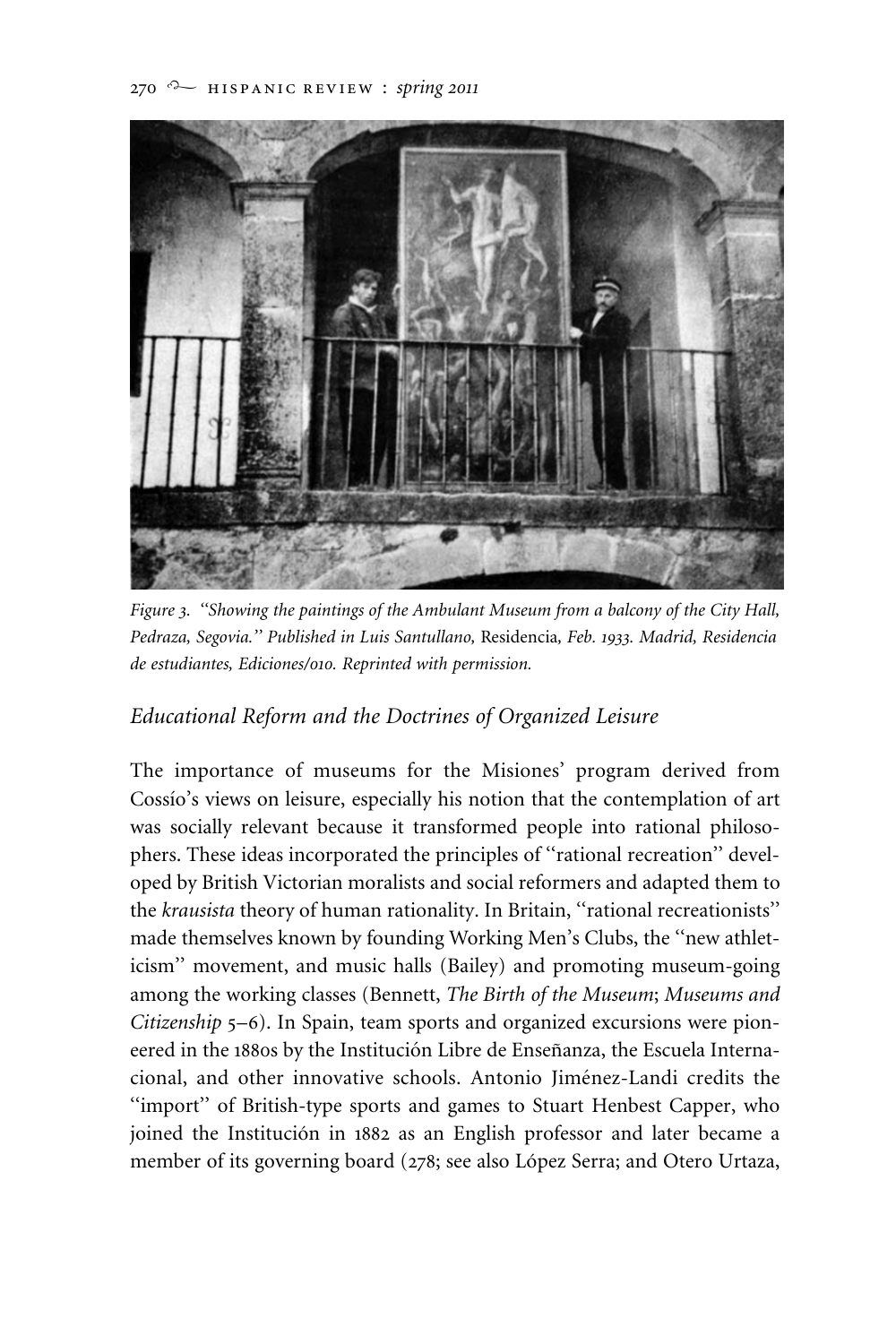''Primeras expediciones'' 51). According to Eugenio Otero Urtaza, thanks to Capper's and Emilia Gayangos's connections, Giner and Cossio were introduced to the most prominent reformers of British education during their stay in London in 1884 as delegates to the International Conference on Education (''Primeras expediciones'' 50–53).

British ''rational recreationists'' considered lower-class entertainment to be vital for social cohesion. They did not pretend to forge group identities or class consciousness; instead, they proposed to model lower-class behavior on bourgeois norms of respect for individual space and control over bodily appetites. Respecting one's space was viewed as a step towards improving hygiene; dominating one's body would lead to moral self-improvement and eventually to social harmony. But by the 1880s, when Spanish educators joined the movement, British reformists were no longer dealing directly with workers, who were already educating themselves through Workers' Clubs that resisted middle- and high-class patronage (Bailey 116–32). Rather, they brought the "rational recreationists'" experiments to schools in an effort to shape the working-class children's leisure and visual experiences (Weiner 19-26). In 1915 Cossío recalled that he had discovered the importance of games for ethical education during his stay in England in 1884 (Otero Urtaza, ''Primeras expediciones'' 52). Since the 1880s, in the publications and activities channeled through the Institución and the Museo Pedagógico, organized leisure was treated as a matter of highest priority.

Educational museums for children were the most important development in the late-Victorian reformist agenda. Since drawing was already recognized as a crucial trade skill, British educators were determined to introduce the children of the poor to the fundamentals of aesthetics. Following the lead of John Ruskin, whose ideas had inspired the Art for Schools Association in 1883 and the Manchester Art Museum Committee in 1877–1886, permanent or itinerant school exhibits were created in lower-class neighborhoods of industrialized cities such as Sheffield, Birmingham, Aberdeen, and Glasgow and quickly gained popularity beyond England. The decoration of school interiors also became a subject of interest for educators, who began transforming classrooms into museums of sorts, with reproductions of paintings hanging from the walls and objects related to the curricula put on display. Some schools even established their own museums; others received actual paintings or sculptures on loan. Following the British example, in many European countries the Pedagogical Museums amassed collections of books,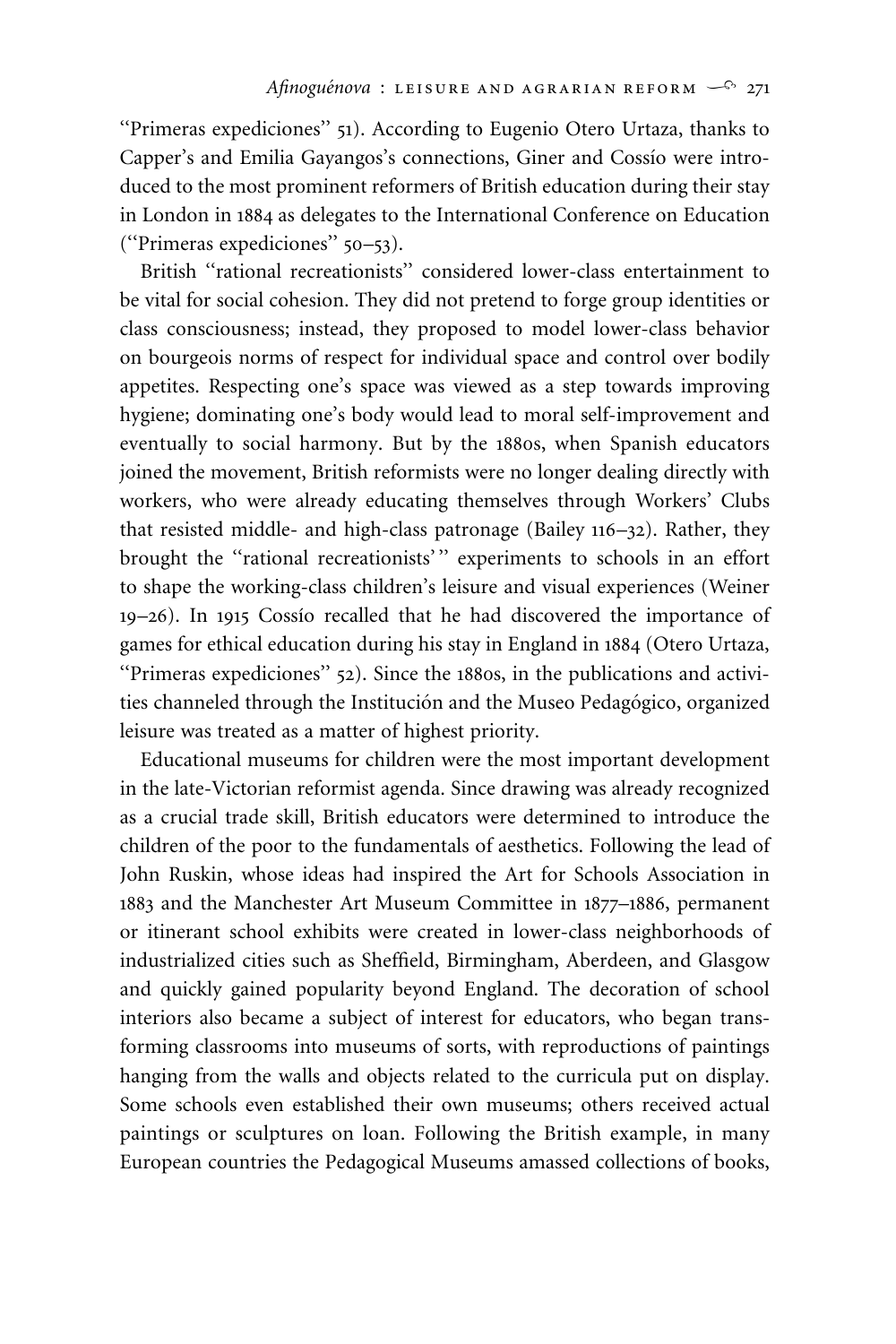objects, or art reproductions that could be lent out to schools, and began organizing lectures, seminars, and excursions for teachers.

But the nineteenth-century tradition of aesthetic education initiated in England was only geared towards the children of the urban poor. Thus, although Ruskin envisioned differentiated curricula for workers', peasants', and even fishermen's children, he only planned to teach aesthetics to future urban workers and craftsmen (127–28). The reasons for this selective approach could be found in the late-Victorian view of nature, which Ruskin and his followers considered to be the primary repository of beauty. This is why working-class children, thought to have no exposure to natural beauty, were introduced to art as a substitute able to mitigate this deficiency.

Educational reform in Spain quickly aligned itself with these new pedagogical currents. For example, during his stay in Dresden in 1882, Cossío was already observing school playgrounds and gymnasiums (Otero Urtaza, ''Primeras expediciones'' 49). Educational museums and museum tours were a later addition directly deriving from the Art for Schools movement with which Cossio became acquainted in 1884. Reviewing the experience in a series of articles published in the *Boletín de la Institución Libre de Enseñanza*,<sup>3</sup> Cossio cited Ruskin's ideas and even translated some of the Manchester Committee's pamphlets. He also referenced British educational exhibits and inventoried their displays. Cossio's program of aesthetic education for the smallest children testified to the reform's full compliance with the most advanced European and American standards.

Yet the differences between Cossio's views and those of his foreign colleagues are as important as their similarities. As implied in his 1885 article "La enseñanza del arte," his program did not distinguish between town and country, nor between social groups in general: "En ningún pueblo, por pequeño que sea, falta iglesia, y en ella esculturas y pinturas; y mil objetos insignificantes, en todas las casas, pueden hacer comprender a los niños lo que es el arte bello" (350). Cossío's apparent failure to pay due attention to the pupils' social differences seems to have derived from the general view of education as the progress of observational skills that he inherited from Giner. Unlike British reformers who argued that one could only understand beauty by contemplating nature, Giner's circle considered that an understanding of

<sup>3.</sup> See, for example, Cossío's articles "La enseñanza del arte," "Sobre la educación estética," and "Más sobre la educación estética en Inglaterra."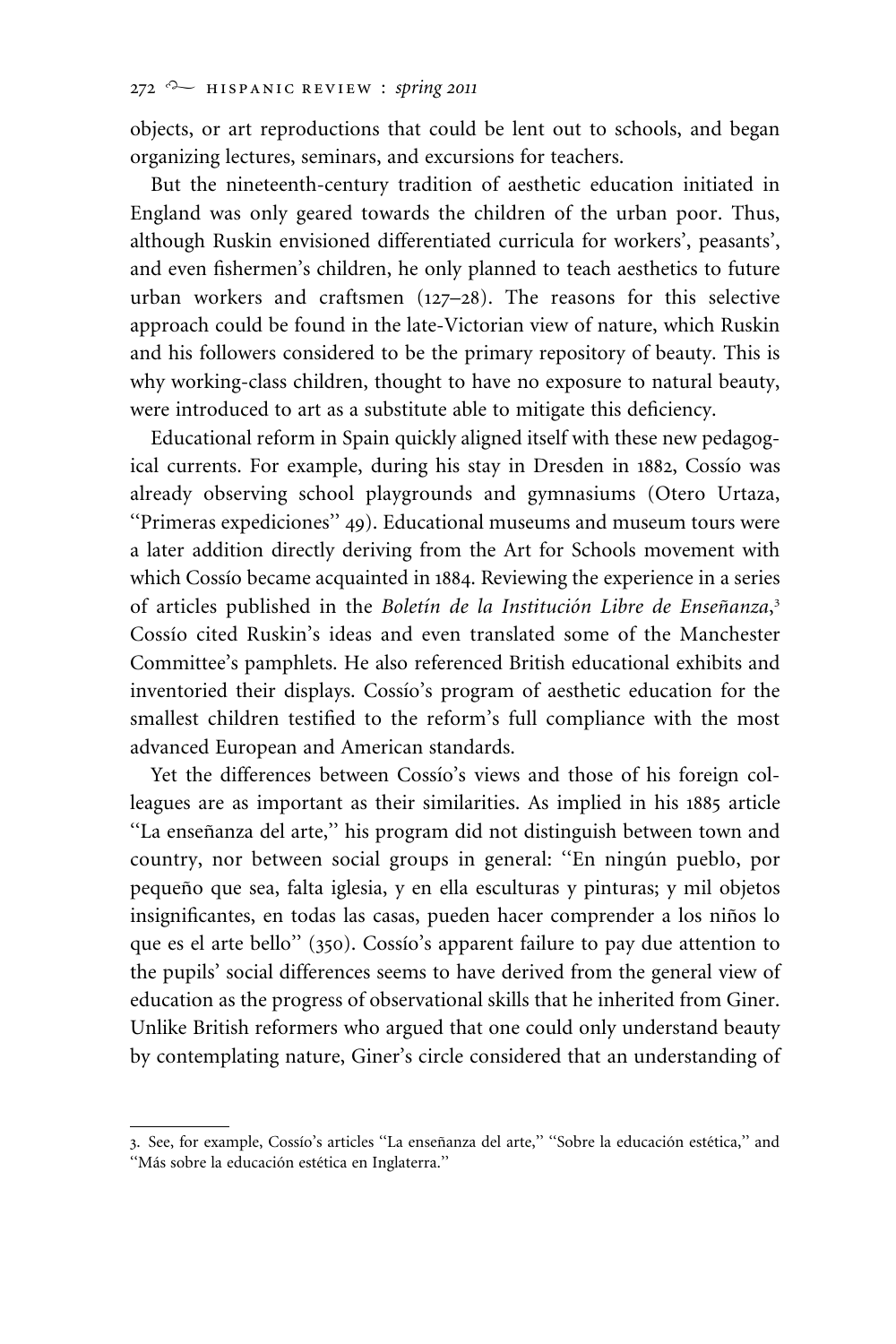art was the necessary precondition for grasping the perfection of nature. The doctrine was rooted in the ideas of German pantheist philosopher Karl Christian Friedrich Krause and was propagated in Spain by Giner's teacher Julián Sanz del Río (1814–1869) (López Morillas). Spanish *krausistas* did not treat art as a temporary substitute for nature but rather considered it a preparation for understanding God's ''ideal for humanity'' (Krause and Sanz del Río). In Cossío's own words, "cuando somos capaces de ver la naturaleza con los ojos impregnados con toda la belleza de la tradición artística, entonces sí, la naturaleza llega a ser lo supremo. Para llegar a ver a Dios en la naturaleza es precisa una larga serie de ejercicios espirituales'' (conversation with disciples, qtd. in Xirau 77). And since for Cossío no social group or class in Spain was at the time receiving the kind of education that would allow them to "desenvolver armónica y racionalmente las facultades humanas," his pedagogy was inclusive (Cossío, "La enseñanza del arte" 349).

A view of art as indispensable preparation for the general understanding of an "ideal" that was as much aesthetic as it was ethical explains why Cossío insisted that the development of artistic sensibility should be the centerpiece of the pedagogical reform: "En realidad, no debe hablarse de 'enseñanza', sino de 'educación' artística. Es preciso procurar la cultura intelectual, a saber: el caudal de conocimientos relativos a las bellas artes; pero al mismo tiempo la cultura estética, el desarrollo del gusto, el sentimiento de lo bello y el entusiasmo para producirlo" (Cossío, "La enseñanza del arte" 348). Seeing how hard it was to implement his program in Spain, in 1887 Cossío revisited his 1884 experience in London. This time he used the authority of Ruskin's circle to support his plan: "Considero el asunto de interés tan vital y de tan honda trascendencia —porque acomete en último término, no un mero programa instructivo, sino toda una esfera de la educación, abandonada, como ninguna otra, hasta el presente, a saber: la de la formación del sentimiento" ("Sobre la educación estética" 322).

Although Cossio's program is undoubtedly subject to social criticism, one could also argue that it avoided aesthetic elitism by downplaying the importance of taste and connoisseurship. It was a far cry from the Enlightenment idea that sensitivity to beauty is an innate quality of a few refined individuals, and even from the Kantian understanding of taste as the trained ability to engage one's faculties in ''free play'' with beautiful objects. For example, Cossio's handwritten summary of Sanz del Río's lecture about the correlation between the developmental stages of rational thinking and artistic perception suggests that Spanish reformers viewed the ability to interpret art as stratified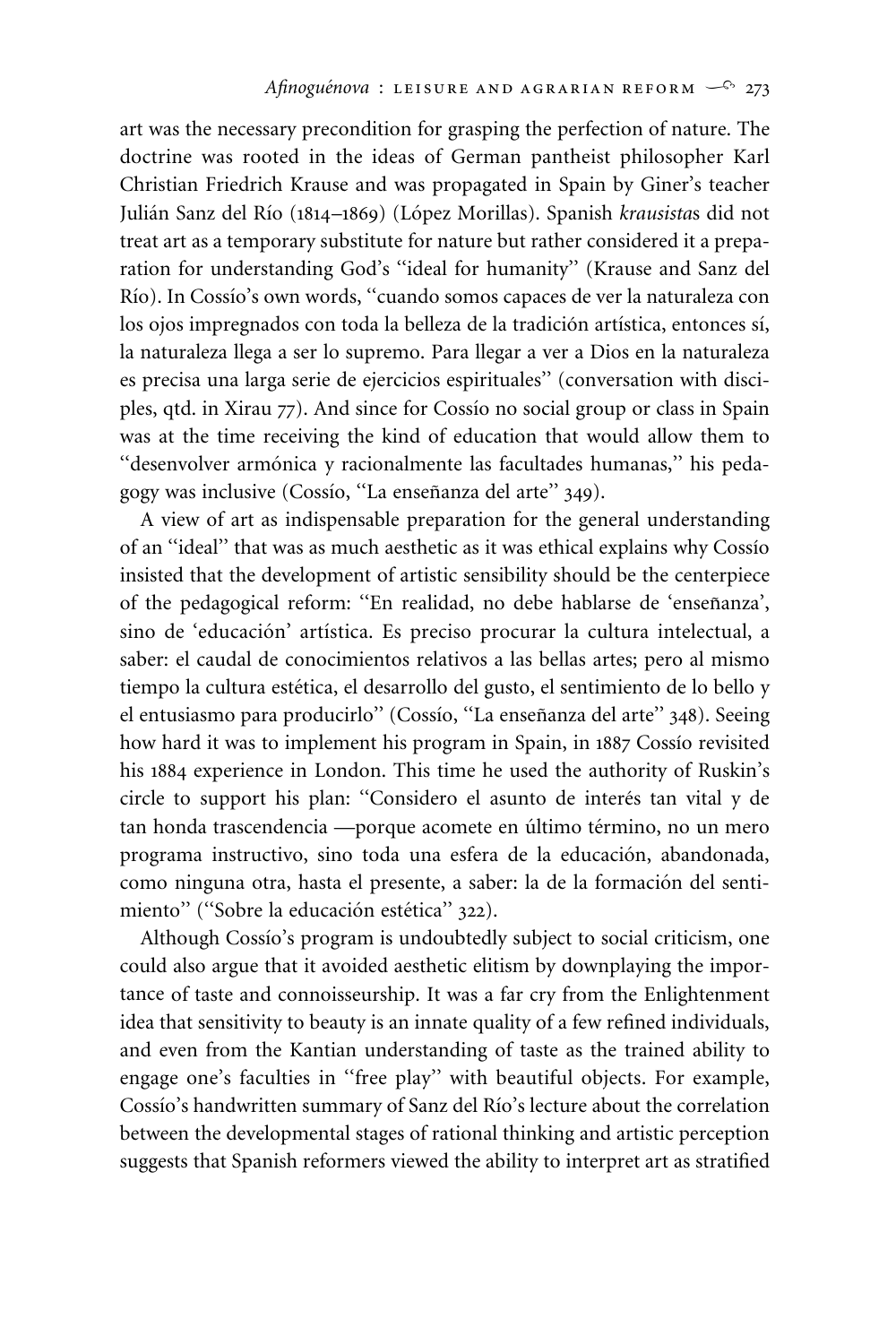#### 274 <sup>2</sup> HISPANIC REVIEW : *spring* 2011

by class and education: they distinguished between ''el enteramente inculto,'' "el hombre de vulgar (sensible) educación," "el aficionado, el culto, el hombre de gusto (el amador)," "el artista," and "el filósofo" ("Ejemplo de los tres grados'' 1–4; emphasis in the original). Yet in this scheme one's capacity to appreciate artistic techniques did not signal a better understanding of art; that required an ability to distinguish in each painting the general laws of beauty and to extrapolate them to the entire creation. In this hierarchy, a connoisseur could only boast a stage two understanding (''relative and relative–subjective") below that of an "artist" or a "philosopher" (Sanz del Río 25–31). In Cossı´o's rendering, aficionados shared with generally educated ''vulgar'' persons an inability to step beyond their own subjectivity: the ''vulgar'' would only see in art his or her reflection, and the aficionado a reflection of his or her personal taste. On the lowest stage, a ''totally uncultured'' individual would not be able to recognize a work of art at all: "Es para él la pintura algo al revés de lo que conoce y sabe, en su cerrada, aislada, solitaria individualidad y pensamiento consiguiente, en parte observamos estado análogo al niño" ("Ejemplo de los tres grados" 1; emphasis in the original).

In a sense, Cossio's program of aesthetic education proposed to train every child as a *krausista* ''philosopher'' through pedagogically guided leisure. This is why the understanding of art as the primary experience of beauty was to be not just aesthetically ''disinterested,'' but practically ''useless,'' ''leisurely,'' or "entertaining": "Los cuadros del Museo no sirven más que para verlos y divertirse en ello" ("La enseñanza del arte" 350). Starting from this idea, the Institución, the Pedagogical Museum, and other organizations promoting the reform initiated a full program of museum visits and lectures on art for all available audiences. In reality, though, these initiatives were limited to the inhabitants of the country's capital and major cities. One had to wait until the Republic's experiment in liberal governance to see organized leisure and aesthetic education brought to peasants.

## *The Museo del Pueblo and Folk Culture*

Scholars agree that although the activities offered by the promoters of "rational recreation'' were only available in the cities, they did not occupy some yawning gap, but rather merged with the cultural forms rooted in rural seasonal celebrations (Cunningham 10, 76–109). How did the Misiones Pedagógicas treat rural culture?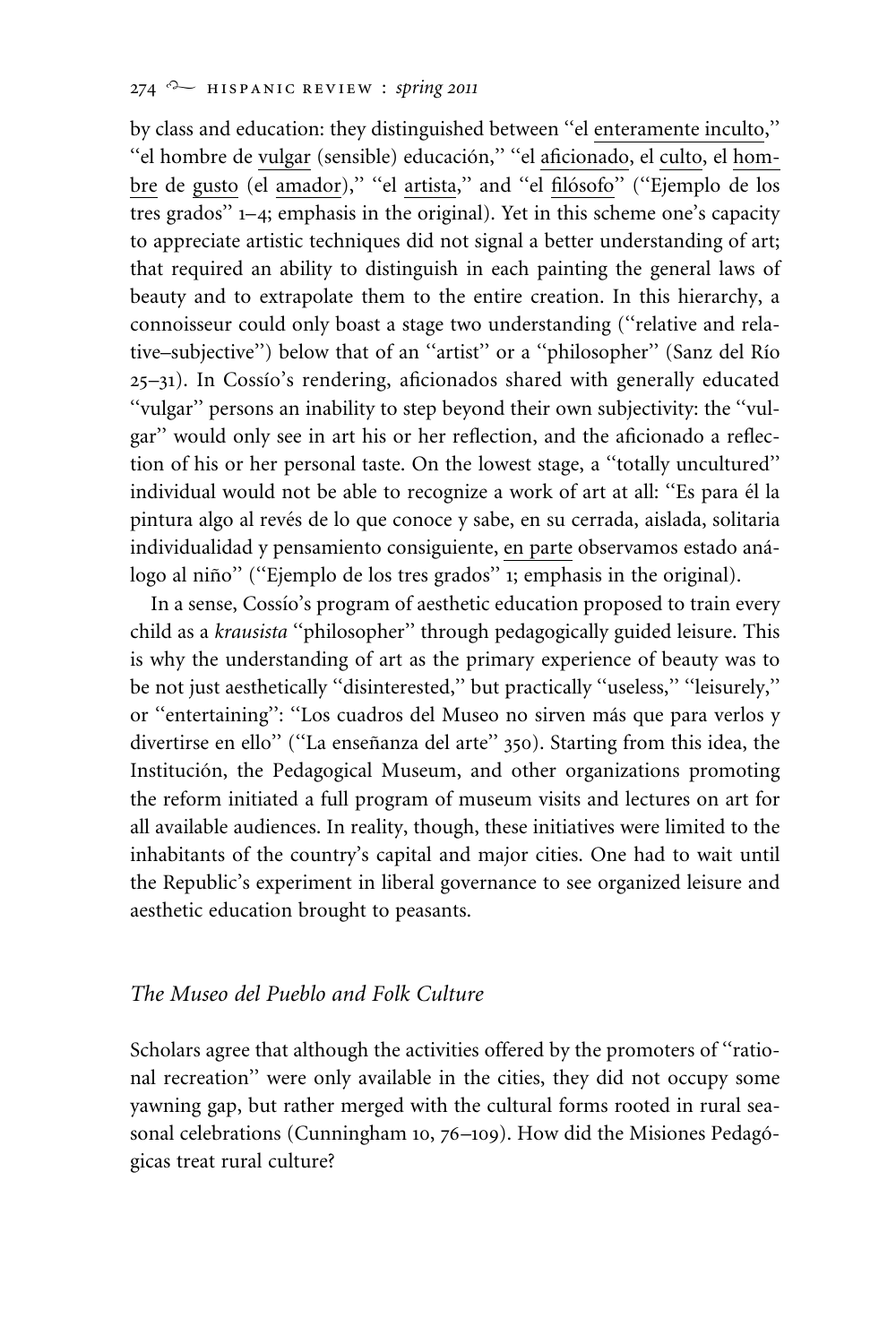Reading the official reports and the memoires, one can see that missionaries did not merely propose to make city pleasures available to villagers. In Cossio's words, transcribed by Alejandro Casona, the director of the itinerant theater, the Misiones' function sounded more like ''devolver al pueblo lo que es del pueblo'' (58–59). Since many of the Republic's authorities and intellectual leaders believed, along with Miguel de Unamuno, that "en España el verdaderamente culto es el no letrado, el analfabeto'' (162), the Misiones Pedagógicas did not propose to educate peasants, but rather to attract them to education by reorganizing their own, ''spontaneous,'' leisure activities (*Memoria del Patronato* xiv–xix). The plan implied that peasants had to be introduced to an idea of leisure not marked by holiday seasons, Catholic or pagan. It accomplished this by communicating to villagers the genres and artifacts inspired by rural folklore but reproduced by people and media from the cities. It was expected that the resulting cultural forms would avoid the mistakes of urban workers' entertainment and induce social harmony by improving the behavior and morals of the agricultural proletariat.

In his articulation of the Misiones' program, Cossio acknowledged that its agenda might be seen as frivolous or idle and might therefore be rejected by the very people to whom it was bringing its gifts. Nevertheless, he insisted that it was precisely this ''extravagant'' task that would allow the missionaries to communicate to peasants what he called ''enjoyment'' (*goce*):

será milagro que no aparezca como frívolo adorno ineficaz . . . , que no parezca superfluo y jugoso el mínimo esfuerzo justiciero para llevar al pueblo en olvido la vislumbre siquiera del humano, pero privilegiado reino de lo inútil y lo contemplativo, el goce noble de las bellas emociones, la celeste diversión, que la humanidad, por miserable que sea, persigue con afán al par del alimento . . . Pero sea cualquiera el hado que haya de presidir a esa aventura, es lo cierto que en semejantes anhelos . . . se aquilata justamente la esencia. (*Memoria del Patronato* xxiii–xxiv)

For *krausista*s, only such a disinterested pleasure could produce rationally thinking and self-improving people, and this is why Cossio attached high importance to the itinerant museums. As he had explained it in the 1885 program of elementary aesthetic education, the museum was the paramount place of enjoyment, the repository of ''cosas bonitas, bellas'' free from any utilitarian aim: ''que se hacen principalmente para divertirnos, para que nos den placer, para que las gocemos, porque el verlas nos gusta mucho y no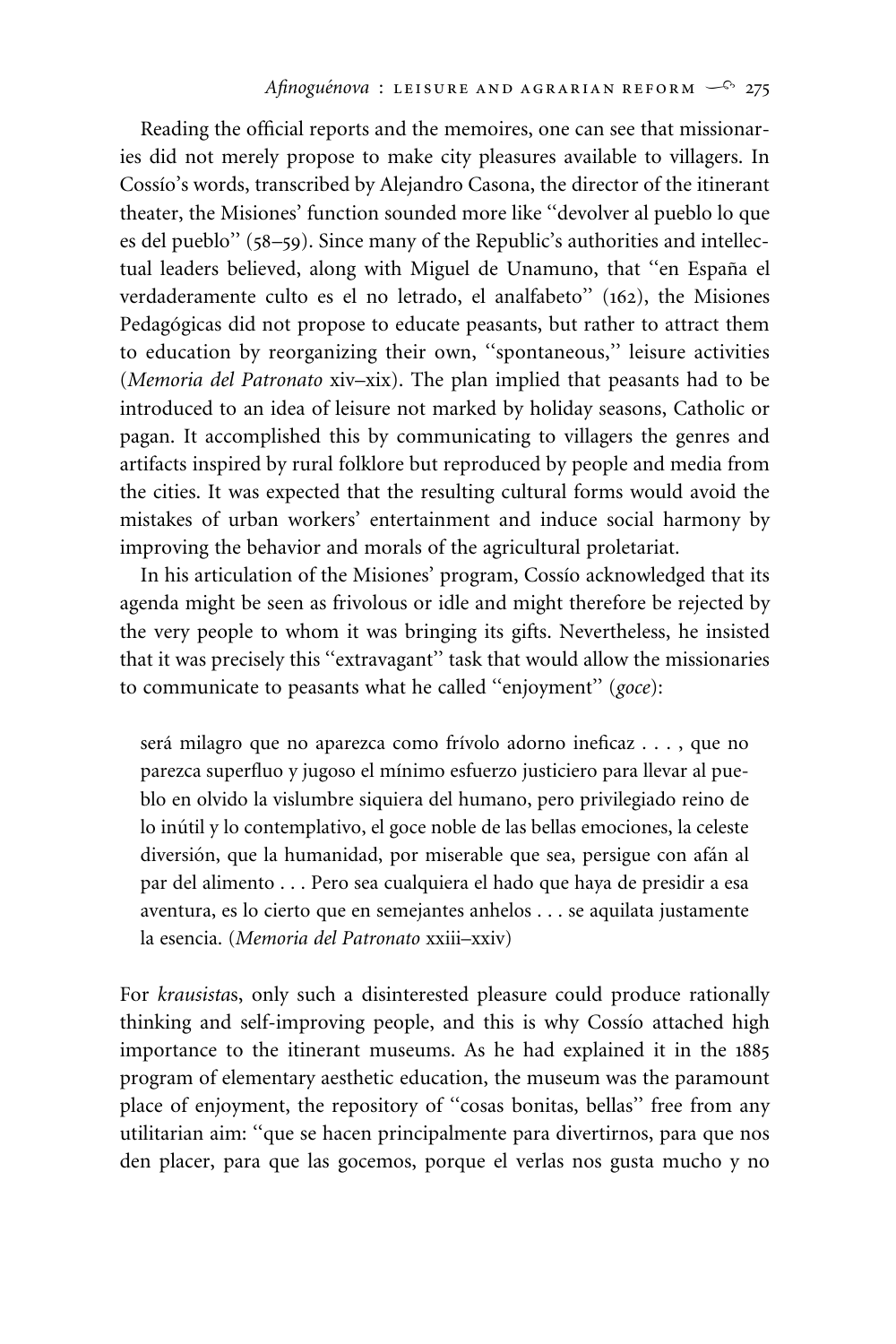sacamos de verlas más que este gusto" ("La enseñanza del arte" 350). In the inaugural letters read to the villagers on opening days of the Misión and the museum, Cossío repeated almost verbatim this earlier definition: "las cosas que los hombres han hecho sólo para divertirse y divertir a los demás, o sea las cosas que llamamos bonitas, las cosas bellas, las que sirven tan sólo para darnos gusto, para darnos placer y alegrarnos, para divertirnos,'' ''cosas bonitas,'' ''cosas bellas'' (*Memoria del Patronato* 14, 114). The museums' ability to serve as a stage for nothing more than leisurely contemplation was therefore presented as a key to the function of the Misiones Pedagógicas. Ramón Gaya, the artist who painted most copies for the itinerant museums and also traveled with them, understood well Cossio's plan and intended to transmit it to his audience by refusing to answer any questions about the museums' usefulness: ''La gente siempre nos preguntaba: '¿Pero eso sirve para algo?' Yo no quise nunca contestar a esa pregunta porque inutilizaba toda la idea de Cossío. Cossío no quería que sirviera para nada en concreto, sólo quería que existiese, quería regalar eso de una manera desinteresada" (qtd. in Dennis 343).

Another of the museums' functions consisted of promoting peasants' awareness about the aesthetic content of their own everyday and holiday activities. When the museums started their journeys, journalists joined the discussion about the usefulness of their program by offering a contradictory set of opinions. On the one hand, the idealized and childlike inhabitants of "pueblecillos pequeños, huérfanos hasta ahora de caricias maternales" were portrayed as grateful museum attendants uttering ''palabras de ingenuo asombro, de cándida emoción" ("Las buenas obras de la República"). On the other hand, however, the same peasant audiences were described as dumb and mute victims of their life conditions that constituted a difficult target for an itinerant museum: ";Qué saben estos hombres de un pueblo perdido en el llano o en la montaña, de teatros y de los Museos?" ("Las buenas obras de la República"). The two positions mirrored two sets of attitudes towards the cultural forms that the Misiones in general and the museums in particular were bringing to the villages. There was, in the first place, the view of rural Spain as a cultural void that the Misiones were to fill. On the other hand, there was a sense that the Misiones simply continued local traditions. For example, Talamanca de Jarama, the missionaries' destination in June 1932, was described as a place which had kept its monuments, legends, and customs intact for centuries, thereby distinguishing itself from other villages ''sin historia, sin gracia y sin arte'' (Manrique de Lara). The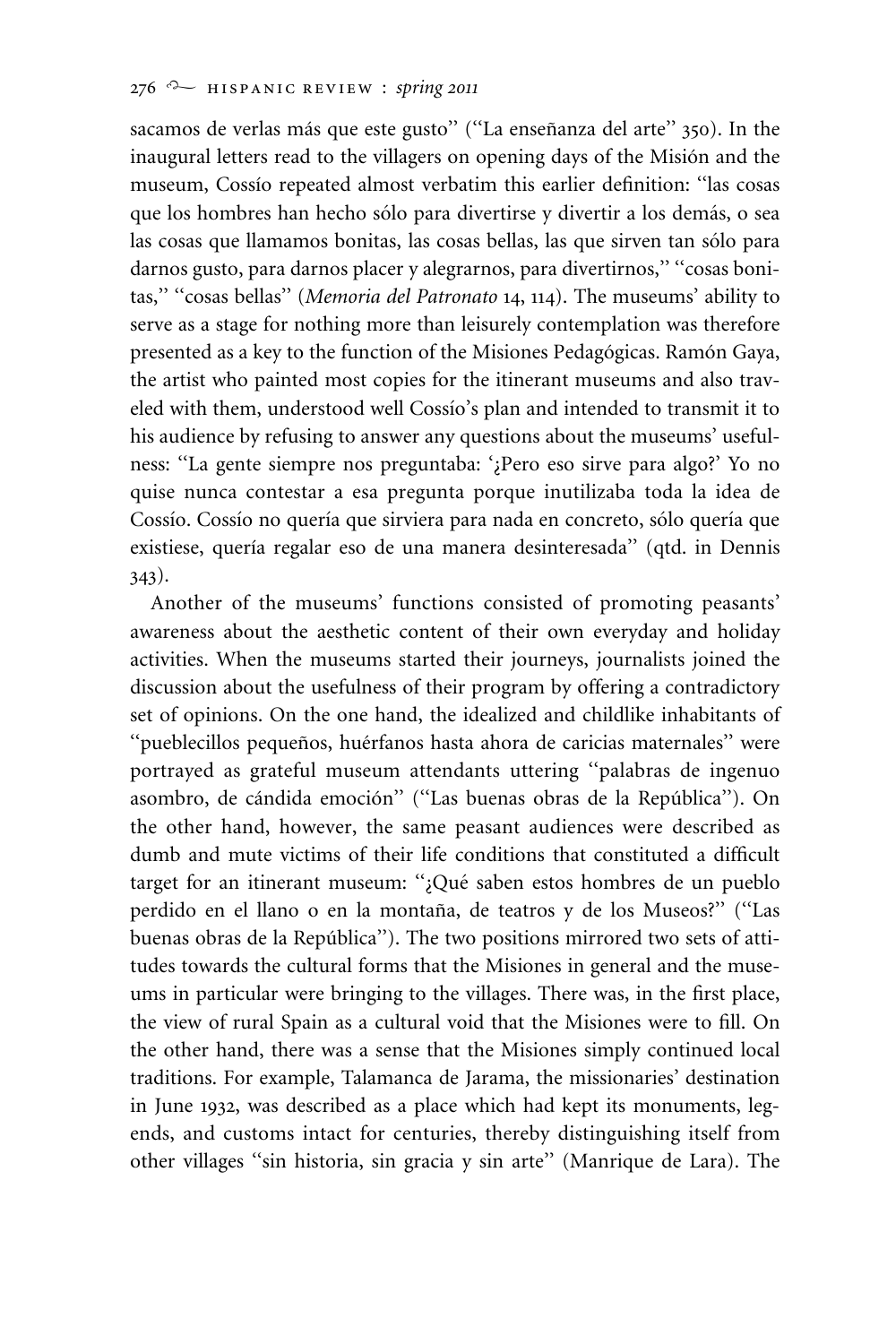articles covering this expedition emphasized a deep connection between the locals and the visitors and didn't fail to photograph the villagers playing a ball game similar to football (''Labor educadora del pueblo''). The positive interpretation of local culture implied that the forms of leisure propagated by the Misiones were re-energizing the artistic genres already known to peasants in some areas and transmitting them to the less lucky others.

In this scheme, the town would provide the technological tools (Mendelson) and the forms of leisure that would allow the spirit of the country to be expressed in its fullness. The technology belonged to the elites, while the content was viewed as coming from peasants. Before and during the Republic, there also existed projects aimed at preserving, collecting, and classifying rural artistic production and then exhibiting it in the cities. Cossio, for one, was a vehement supporter of collecting embroidery; he dedicated several sections of his Pedagogical Museum to this task and authored a prologue to the exhibition held in Madrid in 1913 (''Elogio del arte popular''). Responding to the efforts of the pioneer ethnographer Luis de Hoyos Sainz, the Museum of Regional and Historical Costume was opened in Madrid in 1927, following an exhibition held two years earlier and featuring objects collected by the aristocracy, teachers, and rural clergy (Barañano and Cátedra<sup>4</sup> 230–32). In 1934, that museum's collection was incorporated into a more ambitious enterprise that received the name of Museo del Pueblo Español (or simply, Museo del Pueblo). In its foundational documents one finds claims that the Republic had an obligation to return to peasants their cultural visibility: ''la deuda cultural y política contraída por la República con el Pueblo español que no tiene . . . Museo adecuado que recoja las obras, actividades y datos del saber, del sentir y el actuar de la masa anónima popular, perdurable y sostenedora, a través del tiempo, de la estirpe y tradición nacionales" (qtd. in Barañano and Cátedra 231; see also Mendelson 117). Thus at the time when the itinerant Museo del Pueblo was introducing peasants to the works of Spanish Old Masters, another Museo del Pueblo was being created in Madrid with the purpose of showing to city dwellers the artifacts and traditions created by Spanish peasants. And while the latter proposed to reaffirm the peasants' agency by displaying their artifacts as ''folk culture,'' the former approached the same objective by familiarizing peasants with the culture of the elite.

<sup>4</sup>. The author wishes to thank Dr. Silvina Schammah Gesser for drawing her attention to this article.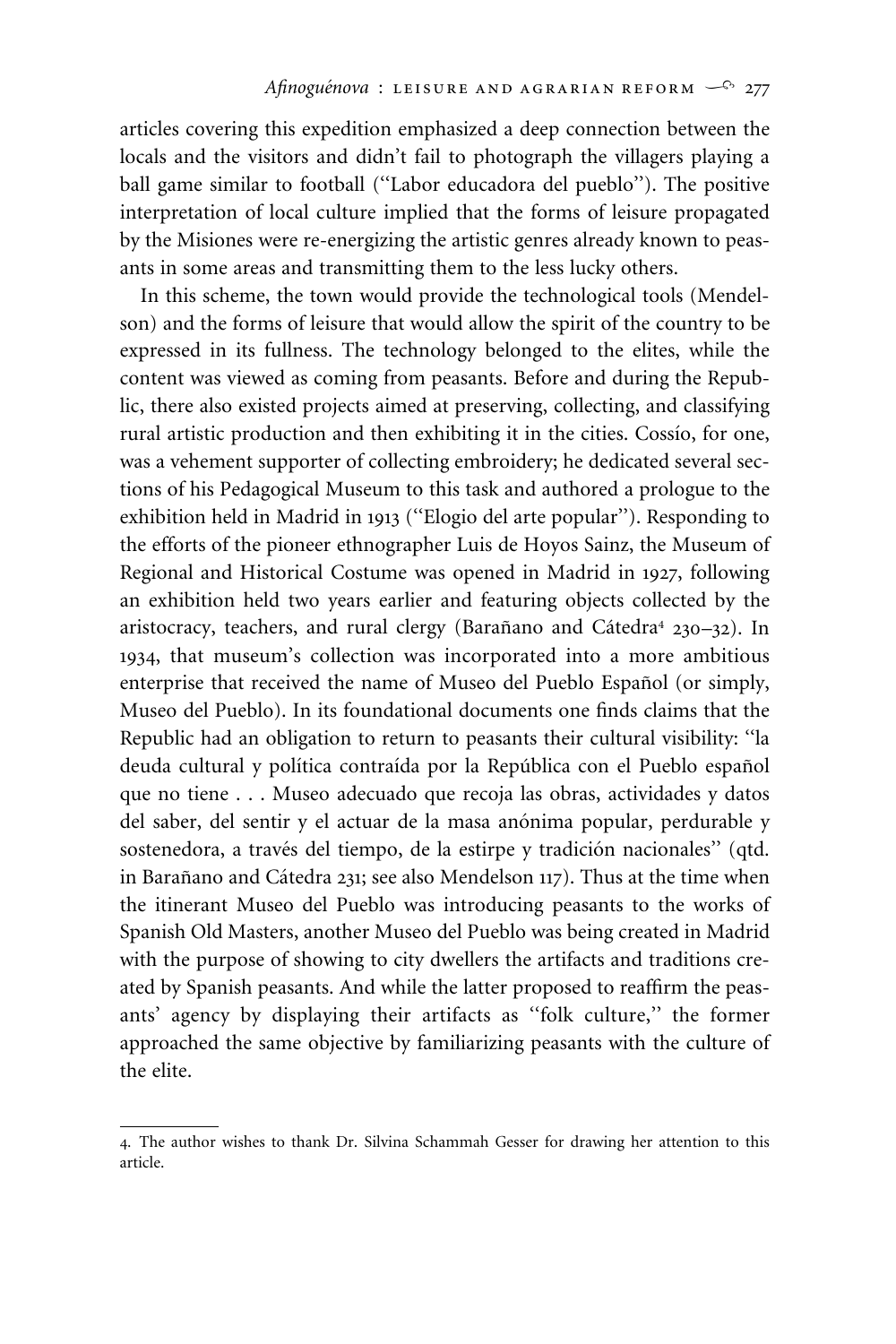#### 278 **a** HISPANIC REVIEW : *spring* 2011

Initially scheduled to take place during local markets and fairs, the Misiones' museums were designed to complement seasonal rituals and merge with fairground entertainment. When he drafted a program for itinerant museums, Cossio explicitly dedicated them to overcoming not only the urban/rural, gender, and generational divides, but also the gap between high and commercial culture. The Museo del Pueblo was dispatched to

las cabezas de partido y villas grandes, donde haya facilidades para instalarlo, pero coincidiendo precisamente con aquellos días de ferias o de fiestas anuales en que los campesinos y lugareños suelen concurrir a la villa, hombres, mujeres y niños, para ofrecerles entonces a éstos, precisamente a los aldeanos, a los que no han visto cuadros y no traspasaron nunca los límites de su Ayuntamiento o de su partido, una enseñanza y un atractivo; pues el Museo, durante el día, y las proyecciones luminosas de otros muchos cuadros, durante la noche . . . deben representar al lado de la procesión, del baile, de los concursos, de los deportes o de los fuegos artificiales, un número más —número gratuito— en el programa de festejos. (*Memoria del Patronato* 109)

Later on, museums were disconnected from rural festivities; their activity was inserted into the general propaganda of leisure as time after work not defined by rural cycles. This vision was actively promoted by the Misiones in their efforts to attract adults occupied by the harvest or attending religious services (*Memoria del Patronato* 45, 46, 51).

But not only were the itinerant museums offering technologically enhanced and socially inclusive alternatives to traditional leisure forms. The merger of urban high and rural cultures that they produced was meant to buttress the resulting hybrid of folk culture against the degrading effects of proletarian entertainment. In an article published in the pedagogical magazine *La Escuela Moderna*, Pedro Llarena compared the museum experience to that of classical music as a remedy against the ''vulgar'' commercial cultural forms:

se toma el gusto a la buena música, se afina el sentimiento y el oído, o bien, por lo contrario, se aplebeya uno con el ruido infernal del piano de manubrio y el cuplé ligero y pegadizo, se rebaja y vulgariza por el cantar canalla y el ritmo chulo de bailables de cabaret. La música selecta depura y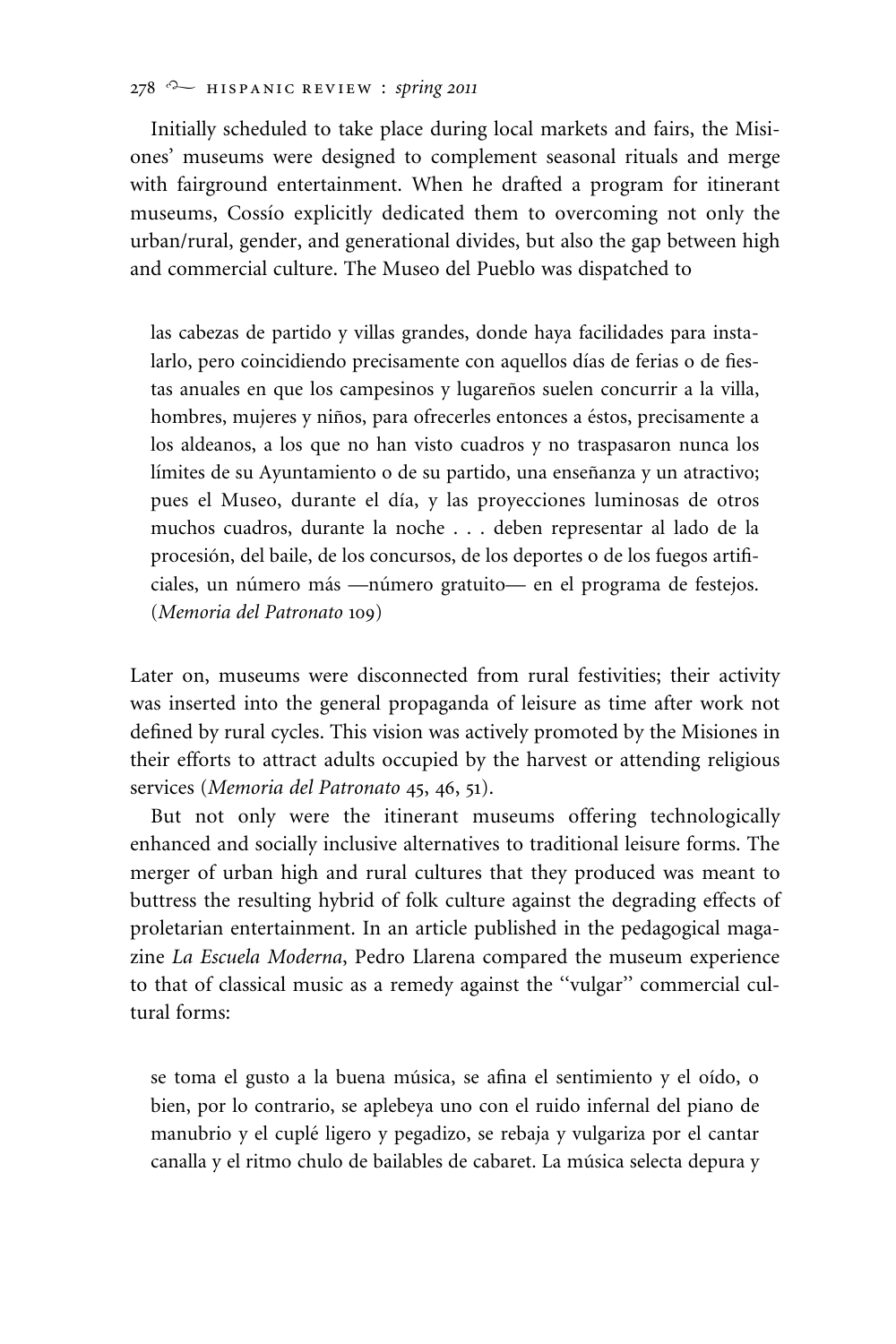eleva el ánimo y ahuyenta al pueblo que de ella gusta de groserías e insulseces que la otra incuba.

Las vistas del Arte pictórico que el Museo de la Misión proporciona concurren a ese fin educativo. (37)

And in fact the notes taken by missionaries indicate that they were looking for signs of improvement in the manners of those agricultural workers who came in contact with the new modalities of leisure. Describing the local inhabitants' behavior during public lectures and film screenings, one missionary noticed their rapidly increasing urbanity: ''Muchos espectadores se quitan la gorra cuando se empieza a hablar. Ya saben algunos que no deben fumar. Hay más mujeres y más asientos en la sala. Menos bufandas. Más silencio. Esta ra´pida adaptacio´n se va acentuando'' (*Memoria del Patronato* 35). Another missionary writing from Fuentelolmo de Iscar (Segovia) explained that ''canned'' gramophone music helped him to ''conseguir que los obreros, después de su jornada de trabajo, nos dedicaran algunas horas después de las muchas que acostumbraban a pasar en las cantinas" (Memoria *del Patronato* 51–52). These and other authors shared the conviction that the behavioral changes prepared the terrain for a better mutual understanding between the missionaries and their sometimes unwilling hosts. For example, the first missionary concluded that his audiences finally seemed to be prepared for poetry (35), while the second announced that by the end of the Mission's stay the agrarian proletarians were willing to trade the pub for the itinerant library, at least for a short while (52).

## *Bringing the Canon to the Village*

As we have observed, itinerant museums ''humanized'' the communication between the government and the rural population by transmitting the idea of pure leisure. But did peasants really see art? Did the Misiones succeed in awakening them to disinterested enjoyment? In the absence of direct testimonies from the visitors, we must seek an answer in the project's philosophical underpinnings and in the interpretations of aesthetic experience and discussions of artistic canon, aesthetic perception, and visual technology that preceded and accompanied the organization of the Museo del Pueblo. The ensuing analysis will address the disparity between the itinerant museums' presumed connection to ''folk culture'' and their obviously highbrow dis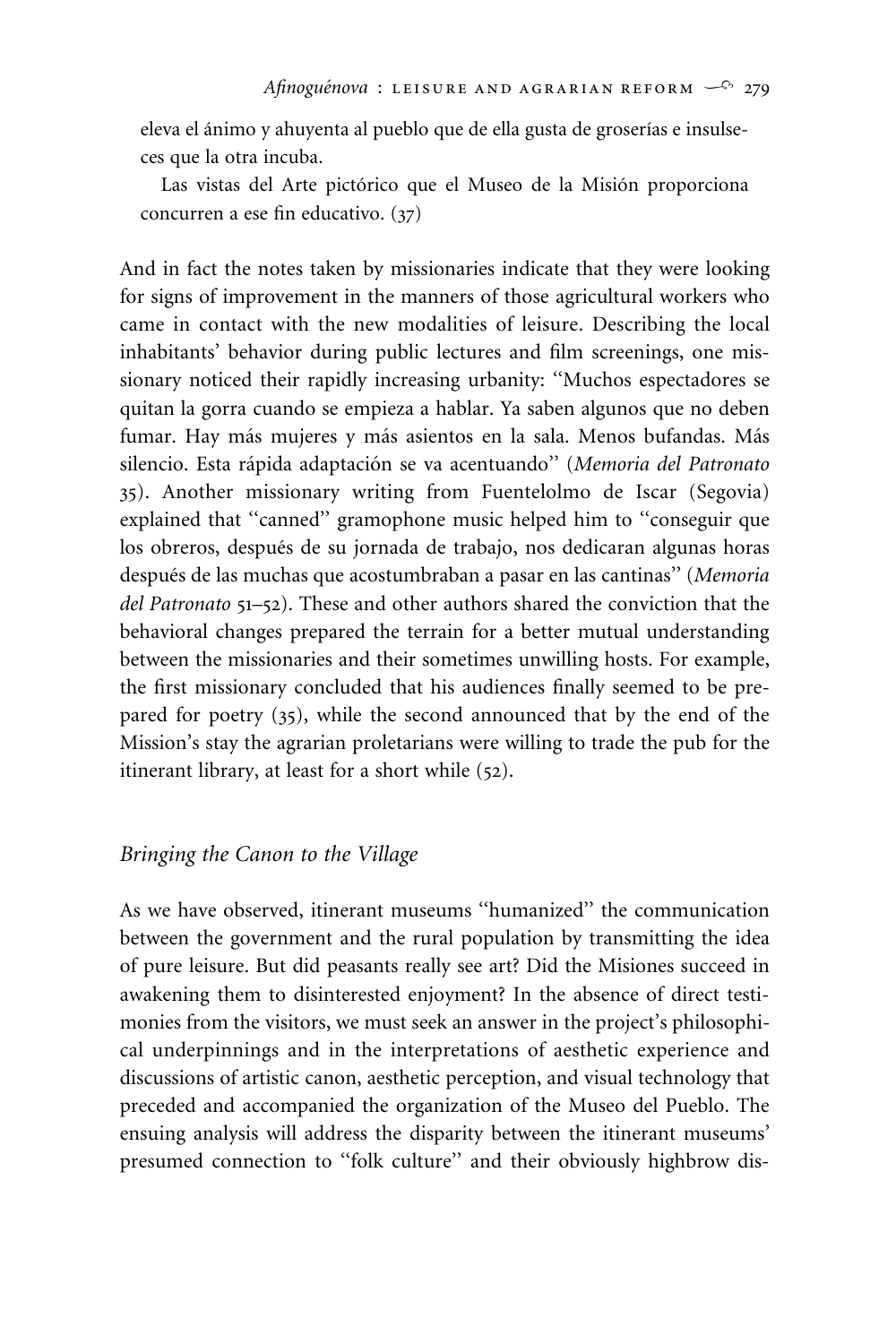plays, arguing that the movable exhibitions offered to peasants works of art in which they could recognize themselves.

The two collections of the itinerant museums included equal numbers of paintings by canonical Spanish artists, ranged by their importance. The selections followed the chronology of the ''Spanish School'' and incorporated the canon's latest modifications. For example, they included El Greco, who became recognized as a Spanish (rather than Venetian) artist in the late 1880s thanks to Cossio's efforts. Jiménez-Landi, the only critic who commented on the Museo's selection, could find no logic to it (330–34). Moreover, the paintings from the Prado that Cossio hand-picked for rural audiences differed substantially from what he had recommended to young and adult Spaniards visiting the same museum in his earlier publications, "Los cuadros más importantes del Museo del Prado'' and ''Los alumnos de la escuela de Madrid en el Museo de Pintura.'' Although one article was geared towards tourists and the other towards children aged nine to twelve, Cossío's suggestions for both groups had been as similar to each other as they were different from what was offered to rural visitors to the Museo del Pueblo. For example, while Cossio had always privileged Velázquez, in his tours for urban audiences he did not emphasize his portraits *Las hilanderas* or *Las meninas*, which were the only Velázquez works featured in the Museo del Pueblo. Rather, he cited *La rendición de Breda* as the artist's paramount achievement (''Los alumnos de la escuela'' 23) and only mentioned *Las meninas* and *Las hilanderas* in passing as samples of Velázquez's mature style ("Los cuadros más importantes" 301). Similarly, in these earlier publications Cossío had suggested that children should see El Greco's portraits (rather than religious compositions featured by itinerant museums) and Murillo's *Concepciones* (of which only one appeared in the itinerant museums next to three other of Murillo's paintings). Finally, from the rich variety of Goya's paintings at the Prado, Cossio selected for the itinerant museums only the *Fusilamientos de dos de mayo* and *El entierro de la sardina*, while in his tours for urban children he had recommended ''*La familia de Carlos IV* y los dos bocetos de *Episodios del 2 de mayo de 1808*'' (''Los alumnos de la escuela'' 23). Moreover, while the Museo del Pueblo contained Spanish art, in planning a tour for schoolchildren from Madrid, Cossío had insisted on exposing young visitors to a variety of artistic traditions: "interesa también, más que conocer a Morales, Juan de Juanes o Claudio Coello (y no digamos nada de los restantes), saber que ha habido en el mundo más pintura que la española" (24).

Not following the criteria that he had outlined for urban young and adult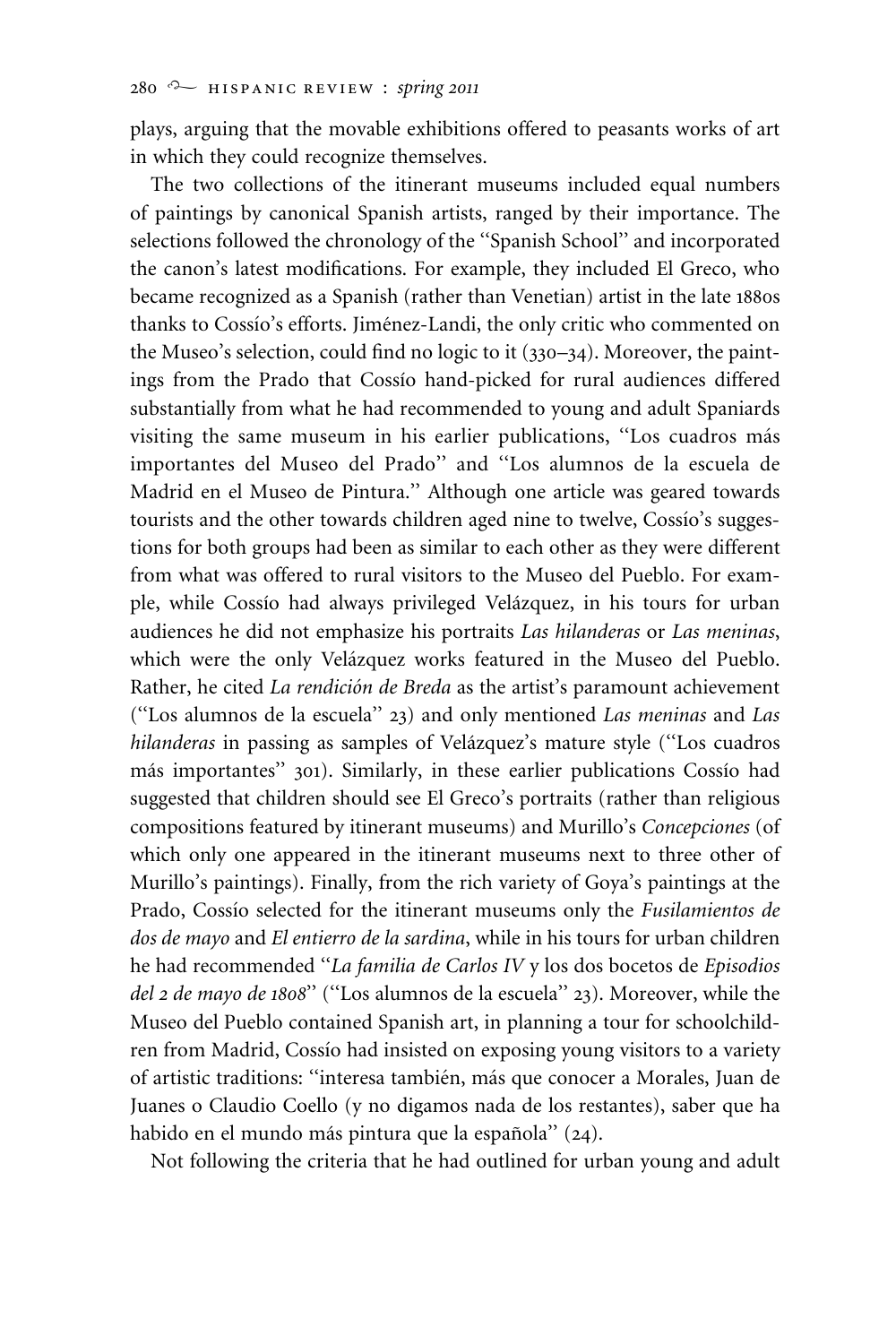audiences, Cossio's selection for the Museo del Pueblo, however, shared some important characteristics with late-Victorian pedagogical displays that he had described in the 1880s.<sup>5</sup> They featured works whose subject matter the visitors could immediately recognize. The exhibits of the Art for Schools Association contained reproductions of paintings and drawings showing children or young men and women in the landscape, and Cossio also commissioned copies of works that depicted children or men and women at work or in the landscape. Furthermore, the British educational exhibits gave more importance to the figures represented than to the underlying subject matter, thus mixing educational etchings (like *Nursery Pictures*) and religious paintings and drawings (like Raphael's *Saint Michael* or *Saint Catherine*) with those whose subject matter would be hard to explain to children (like Poussin's *Rebecca at the Well*). Similarly, giving more importance to protagonists than to their stories or social extractions, Cossío selected for his exhibit Velázquez's portraits of *infantes* and *infantas*, little Jesus (Murillo's *Buen Pastor*), Old Testament patriarchs looking like peasants (Ribera's *El sueño de Jacob*), mythological characters at work (Vela´zquez's *La fragua de Vulcano* and *Las hilanderas*), or stylized national types entertaining themselves (Goya's *El entierro de la sardina*).

While following the late-Victorian principle of offering to uneducated people art that depicted the familiar, Cossio's selection also reflected the notion of ''folk,'' or ''popular,'' culture. The photographs that documented the encounter between Spanish peasants and Spanish art for the urban press emphasized their interdependence. The itinerant museums' best-known photographs were made by José Val del Omar (1904–1982) in the province of Segovia. His captions manipulated the point of view, arranged multiple focal points of light, and carefully chose audiences that matched the subjects of the painting, thus creating a perfect example of ''folk culture'' presented in the new photographic medium. Middle-aged women appear contemplating a copy of Velázquez's *Las hilanderas*, while a compact group of men is por-

<sup>5</sup>. Other comparable cultural enterprises, such as the Russian Association of Ambulant Expositions of 1869–1899, the Museums of the Mexican Misiones Pedagógicas, and the Soviet Revolutionary Agit-Trains offered an array of differences. The Russian exhibits did not carry canonical compositions, but rather works by the Association's members. The museums organized by the Misiones Pedagógicas in Mexico, equally rooted in the view of the rural population as the nation's spiritual asset, were dedicated to collecting, classifying, and exhibiting local crafts. On the other hand, the Soviet Agit-Trains did not include any art museum projects, at that time dismissed as elitist.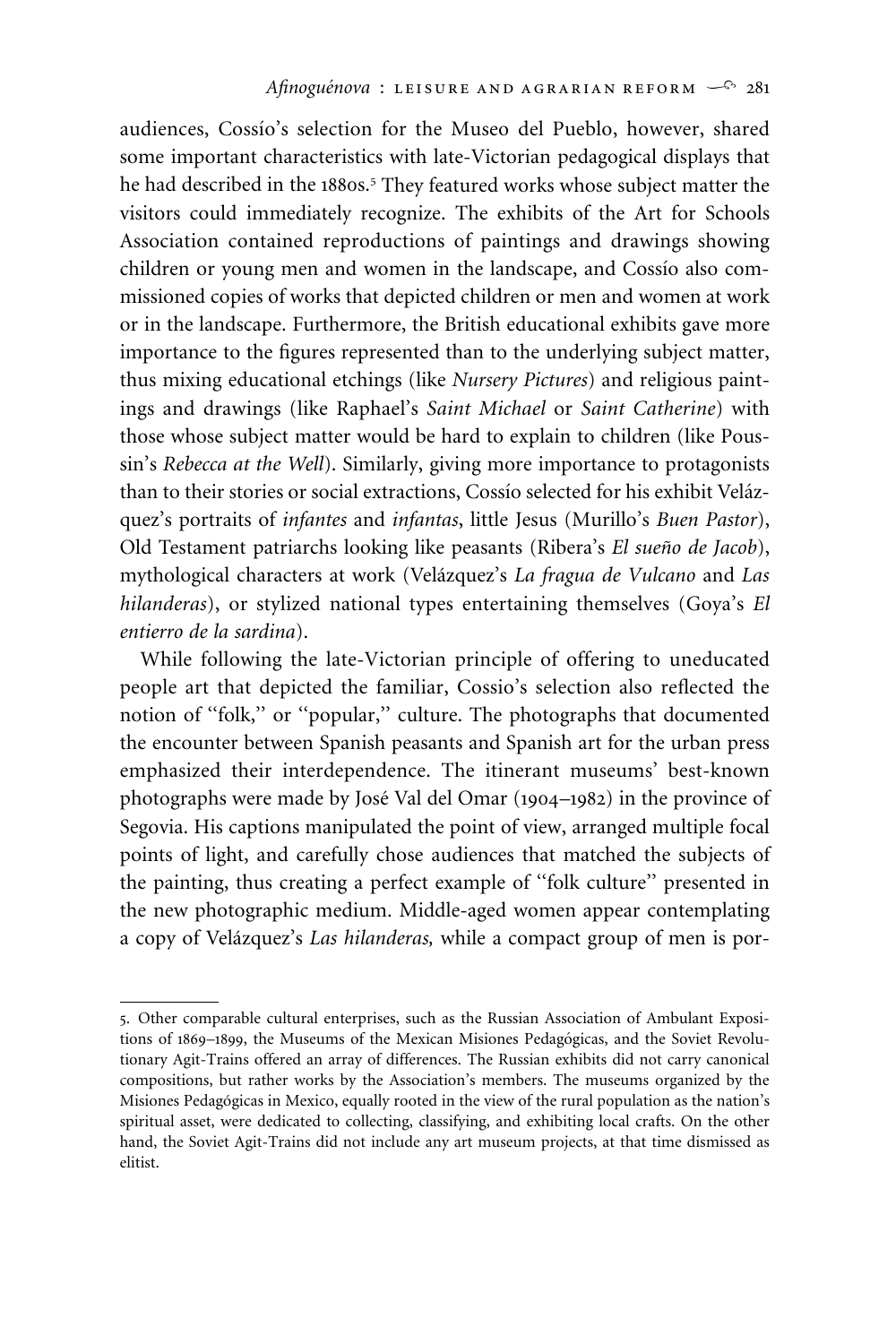

*Figure 4. "Luis Cernuda with a boy in his arms in front of Gaya's copy of El niño dios* pastor*, Cue´llar, Segovia, December 23, 1932.'' Madrid, Residencia de estudiantes, MIS/I/167. Reprinted with permission.*

trayed facing Goya's *Fusilamientos*. Another, undoubtedly humorous, photo features poet Luis Cernuda holding a child in his arms, framed with his back to a copy of Murillo's *El Buen Pastor* (Fig. 4).

In a career that combined filmmaking with innovations in cinematographic equipment, Val del Omar designed a number of machines capable of resolving what he considered to be the central issue in visual media: the continuity between the camera, the image, and the audience. In 1928, the young filmmaker claimed that he had found the solution by capturing the audience's emotional response, which he called ''vibration'' and attempted to document using three types of images:

- a) Fotografía presentada por el realizador
- b) Fotografía vista directamente por el público
- c) Fotografía a través del personaje (es decir, cuando ya todo el público ha logrado vibrar al unísono). En este caso la pantalla es cóncava. (qtd. in Sáenz de Buruaga 51)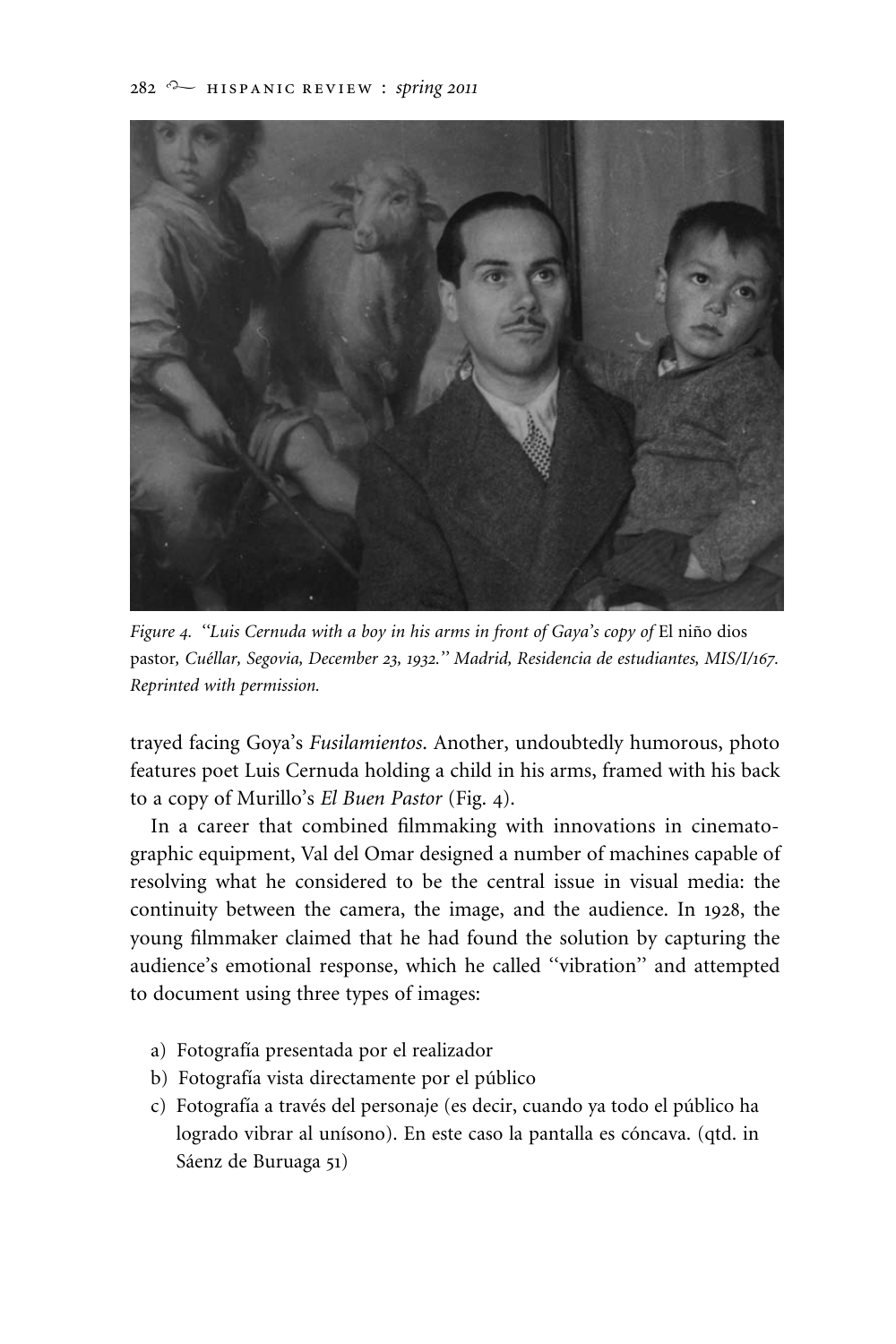

*Figure 5. ''A group of spectators facing a Figure 6. ''Women facing the painting of copy of Goya's* Fusilamientos del 3 de mayo Santa Isabel de Hungrı´a*. In the in a Museo del Pueblo, circa 1932.'' Madrid, background, Vela´zquez's* Las hilanderas*, Residencia de estudiantes, MIS/I/138. Cebreros, A´ vila, circa 1932.'' Madrid, Reprinted with permission. Residencia de estudiantes, MIS/I/141.*



*Reprinted with permission.*

Val del Omar's photographs of the Museo del Pueblo also examined the emotional connection between the image (in this case, canonical paintings) and the audience through multilayered compositions, some of which presented "images seen directly by the audience" (Fig. 5), while others focused on the audience ''vibrating in unison'' with the painting (Fig. 6). It was this new meaning of the continuity between Spanish national art and Spanish peasants that Val del Omar's photographic testimonies represented.

The ways in which the encounter between art and people was designed and staged—including the selection of the paintings—can be traced back to the *institucionista* theory of artistic perception as a reflection of rational development. Examining the missionaries' reports, one can see that, in their authors' views, the rural public responded best to the artifacts in which they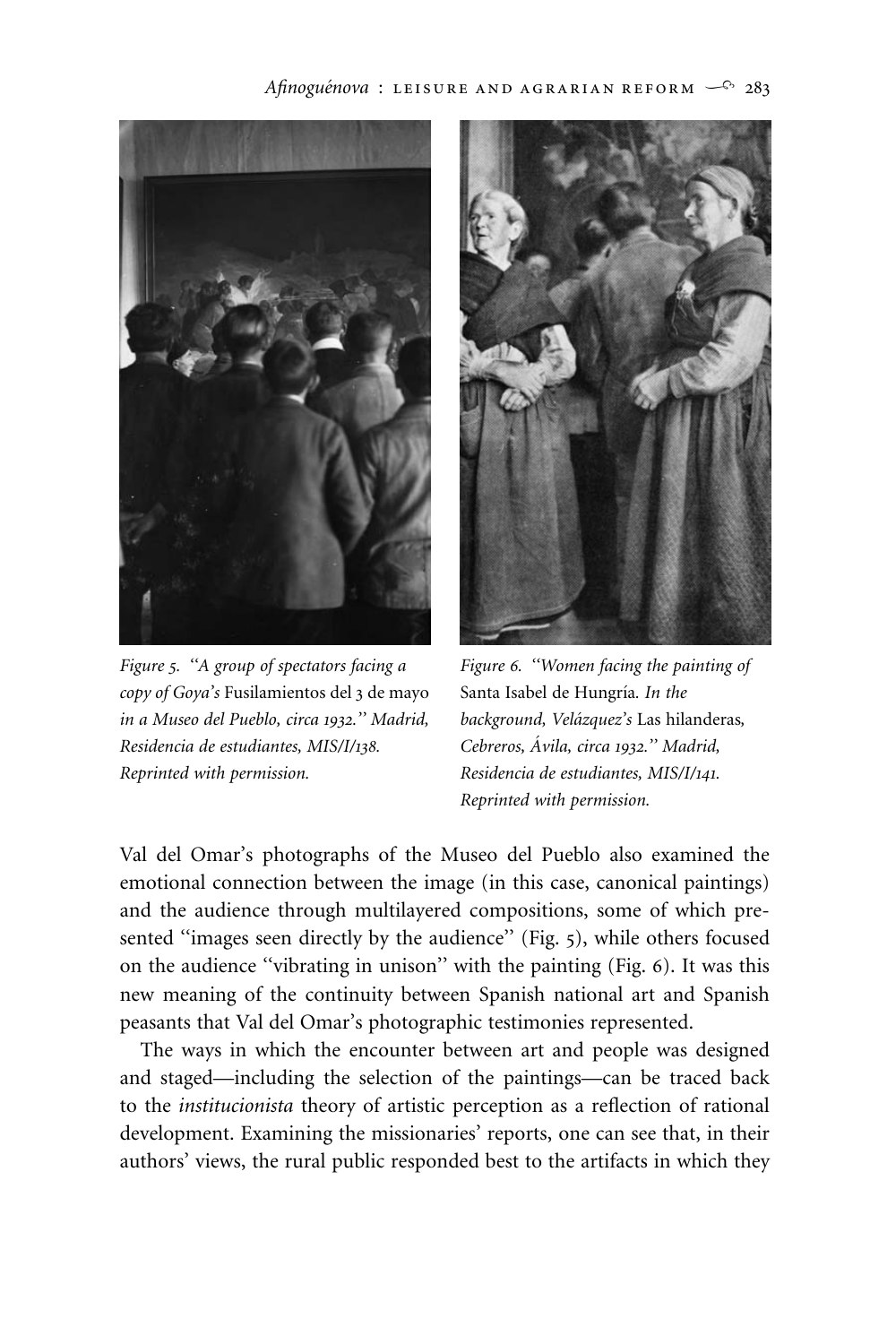#### $284$  <sup>22</sup> HISPANIC REVIEW : *spring* 2011



*Figure 7. ''Children in a Museo del Pueblo of the Misiones taking notes from a copy made by Ramo´n Gaya of Vela´zquez's* La Infanta Margarita*, circa 1932.'' Madrid, Residencia de estudiantes, MIS/I/208. Reprinted with permission.*

could recognize their own heritage (*Memoria del Patronato* 50). If this pattern of responses could be extrapolated to the museum experience, the reactions of peasants happy to recognize themselves in the paintings would correspond to ''stage two'' in the development of rational thinking, appropriate for people who have received some education. And in fact, the missionaries traveling with the museums designed special activities that would allow their hosts to see themselves and their dwellings as the subject of artistic representation. For example, Gaya alternated guided museum tours with painting landscapes in the village vicinities and displaying them to his hosts. Or, as the photographic representations suggest, when the missionaries explained to children the fundamentals of artwork and drawing, they would ask them to copy paintings depicting children (Fig. 7).

Does this mean that Cossio and the missionaries planned to keep peasants at the second, ''rational–subjective,'' phase of intellectual development proper to "vulgarly educated" people or "connoisseurs"? Some of the criticisms of teaching ''El Greco to peasants'' that the program received suggested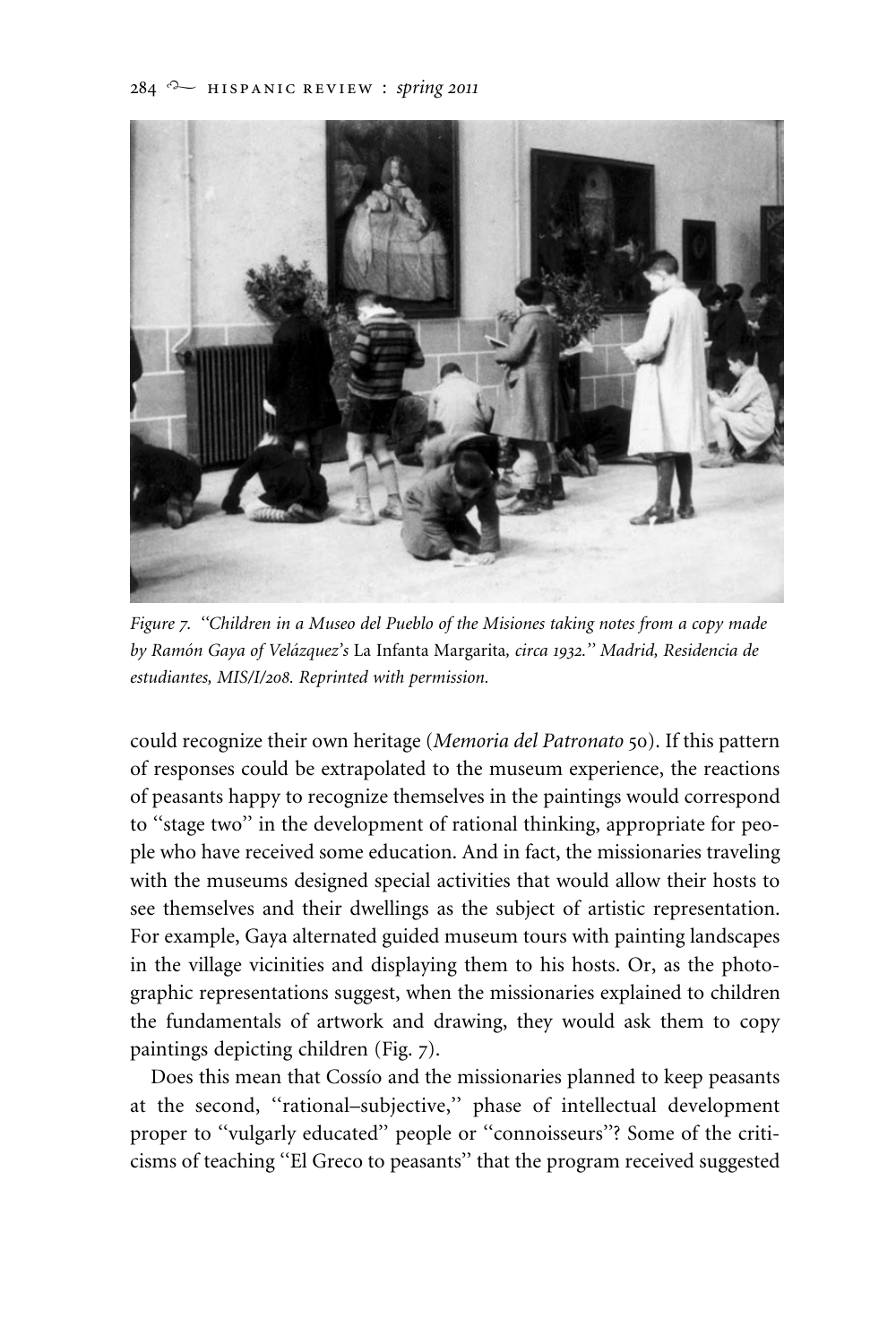precisely that (Abril<sup>6</sup>). However, although the missionaries indeed noticed the peasants' natural preference for the familiar, they also insisted on not locking their audiences into their presumed innocence. For example, one of the missionaries underscored that at times their hosts were more eager to discuss the moral or aesthetic qualities of a work than the missionaries themselves:

Bien que los encargados del Museo insistan en señalar su carácter de fácil divulgación artística, los campesinos pasan inevitablemente a consideraciones de orden moral y político, que mezclan con expresiones de homenaje a la destreza del pintor, a la belleza del cuadro y al dramatismo del tema; rara vez —y ello no deja de sorprender —a la belleza natural de las figuras, aun cuando posiblemente sientan tal admiracio´n y la recaten. (*Memoria del Patronato* 107)

The connection between art on the one hand and ethics on the other was the part of the museums' agenda that surpassed ''rational–subjective'' thinking. Paintings organized in clean and well-lit museum spaces were a mere introduction to a "philosopher's" notion of beauty, typified by Sanz del Río-the beauty that, judging by the description above, peasants could feel but not express. Thus the itinerant museums extended to peasants and their children the highest goal of pedagogical reform: to educate rationally and morally sound human beings. Yet far from being abstract and idealistic, the program responded to a pressing political need, as it meant to configure citizens who could learn to govern themselves through mastering their daily lives, and especially their nonproductive time transformed into edifying leisure.

# *Conclusions*

From the point of view of leisure, the Museo del Pueblo appears as an experiment responding to the most ambitious aspects of the early Republic's agenda, rooted in the belief that the peasants' condition could be improved by exercising disinterested art spectatorship at a specially structured space of contemplation. Heirs to the late-Victorian pedagogy of art and entertain-

<sup>6</sup>. The article is signed with the initials M.A., as indicated in the bibliography.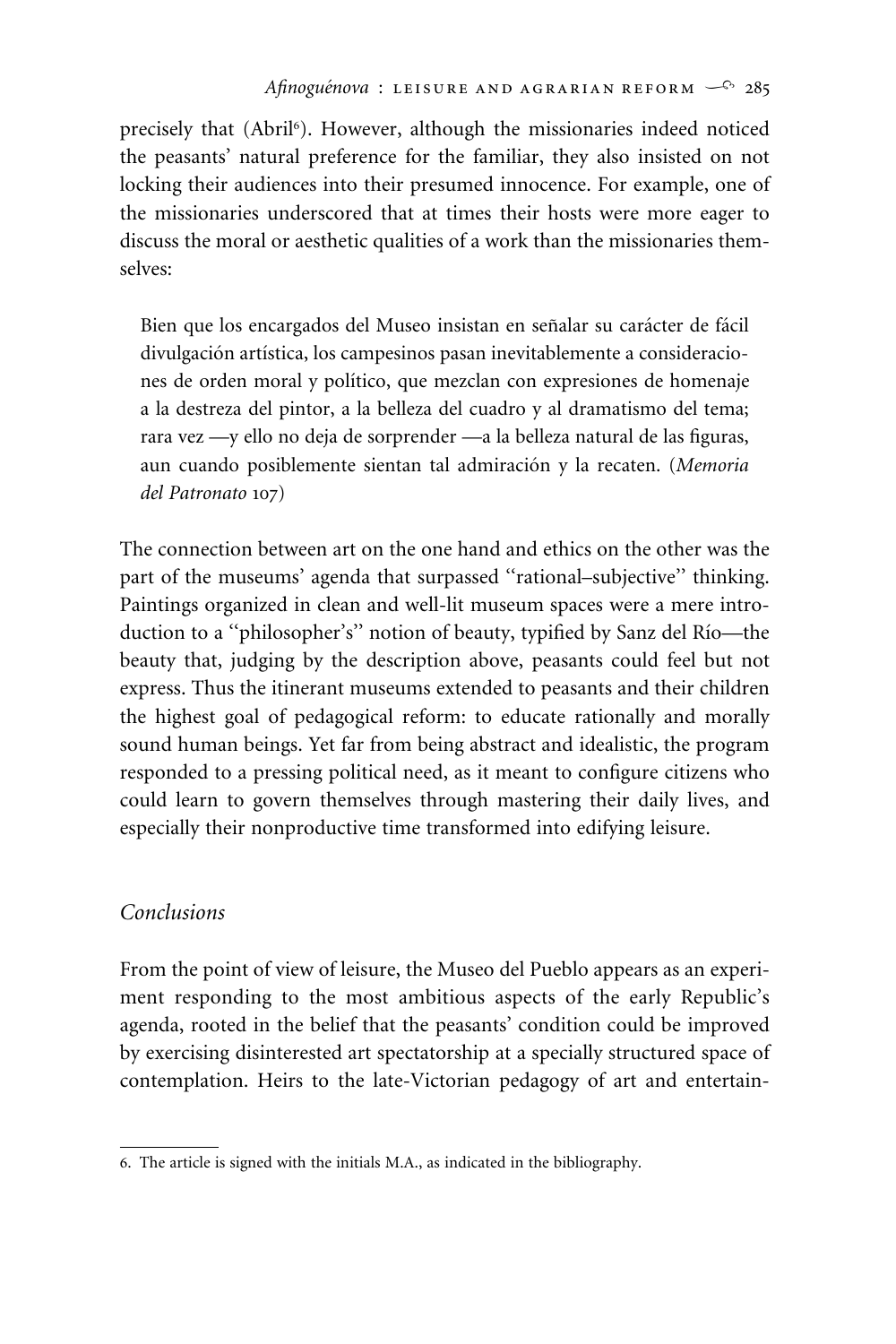ment for workers' children and grounded in the doctrine of ''rational recreation,'' itinerant museums promoted attention and discipline. However, their most essential task did not aim at controlling bodies. Instead, responding to Cossío's understanding of leisure as a set of activities that could eventually guide the observer to understanding the beauty of creation, museums were designed to set conditions for a nonutilitarian viewing experience. Given how often, in the course of the debates about the future of agrarian reform, Spain's rural areas were described as cultural deserts and how much the politicians, journalists, and even some missionaries emphasized their state of complete abandonment, it is truly remarkable that Cossio and those traveling with the museums never addressed spectators as ''totally uncultured'' individuals, but rather proposed to prepare them for philosophical observation.

At the same time, one cannot ignore the political implications of this apparently disinterested activity that, in accordance with British liberal ideas, was aimed to produce self-improving subjects for the success of the State's policy. Nineteenth-century Spanish educators had frequently insisted that the transformation that they had initiated was tectonically long and did not involve an overthrowing of political institutions. But history, in the way the Republic's ''reformist'' governments saw it, was calling for fast measures for securing social justice. In the *institucionista* spirit of individualism, they considered that only a society of self-reliant citizens could effectively transform its institutions, and thus did not separate the agenda of ''making people'' from that of carrying out agrarian reform. Ultimately, it was the reform's slow pace that made it a political failure. But could the Republic have acted any faster if it was not just the land, but also the nature of the people working it, that it had wanted to transform?

Of course, the question remains whether the program was implemented as envisioned. Available reports suggest that missionaries explained the museum displays in terms of historical plots and artistic techniques (*Memoria del Patronato* 52–53). From a *krausista* standpoint, this was hardly enough to educate peasants as philosopher–observers. While further inquiry would be needed to evaluate the class agenda on both sides of this discussion, one can only guess what real audiences actually thought or understood. Furthermore, since the missionaries reporting about the Museo del Pueblo's successes and failures were urban students educated in the spirit of the *institucionista* reform and aware of the project's importance for Cossio, they might have been all too willing to write the liberal ideas into their experi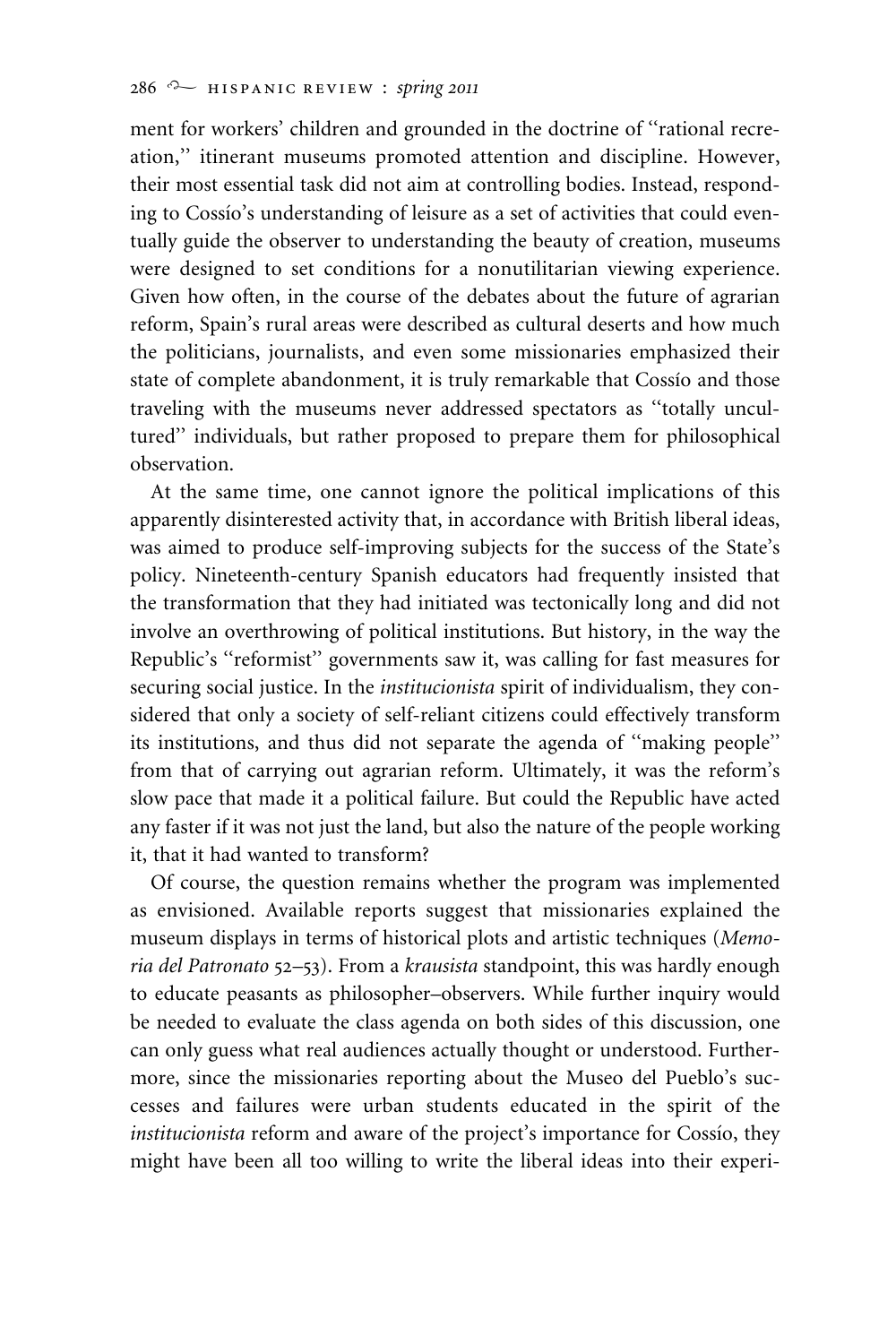ences. Thus, finding a way to reconstruct audience response would be crucial for analyzing the effects of the Museo del Pueblo.

But although the program's actual impact is yet to be defined, it is clear that the educated public placed exceptionally high hopes on its success and had confidence in its political significance. This is why Val del Omar's pictures showing the peasants ''vibrating in unison'' with Spanish art were also used as a visual embodiment of a wish that Spain's villagers would soon stop shedding their fellow citizens' blood: "Sólo así, en esa labor tenaz y generosa, podrá esperar que un día los pueblos, desembarazados de su ignorancia, dejen de salpicar de sangre y de barbarie la vida española" (Montero Alonso). Translated into the language of agrarian reform, the photographs of clean peasants absorbed by paintings published in urban newspapers and magazines worked as a promise that the experience of art could help to overcome not only cultural, but also political contradictions between town and country by transforming peasants into citizens capable of governing themselves. Police and the army would have nothing to do as long as a museum could be brought in.

#### *Bibliography*

- Abril, Manuel ("M.A."). "Comentarios a nuestros grabados: Misiones Pedagógicas." Arte 2: 1933, 27–28.
- Bailey, Peter. *Leisure and Class in Victorian England: Rational Recreation and the Contest for Control, 1830–1885.* London: Routledge, 1987.
- Barañano, Ascensión, and María Cátedra. "La representación del poder y el poder de la representación: la política cultural en los Museos de Antropología y la creación del Museo del Traje.'' *Polı´tica y Sociedad* 42.3 (2005): 227–50.
- Bennett, Tony. ''Acting on the Social: Art, Culture, and Government.'' *American Behavioral Scientist* 43 (2000): 1412–28.

———. *The Birth of the Museum: History, Theory, Politics*. London: Routledge, 1995.

- ———. ''Culture and Governmentality.'' In *Foucault, Cultural Studies, and Governmentality*. Ed. Jack Z. Bratich, Jeremy Packer, and Cameron McCarthy. Albany, NY: SUNY P, 2003. 47–63.
- ——, ed. *Museums and Citizenship: A Resource Book.* Brisbane, Austral.: Queensland Museum, 1996.
- Boyd, Carolyn. Historia Patria: *Politics, History, and National Identity in Spain, 1875–1975*. Princeton, NJ: Princeton UP, 1997.
- "Las buenas obras de la República: el Museo circulante lleva por los pueblos de España algunas de las obras maestras de nuestra pintura.'' *La Libertad* [Madrid] 15 Apr. 1933: 3.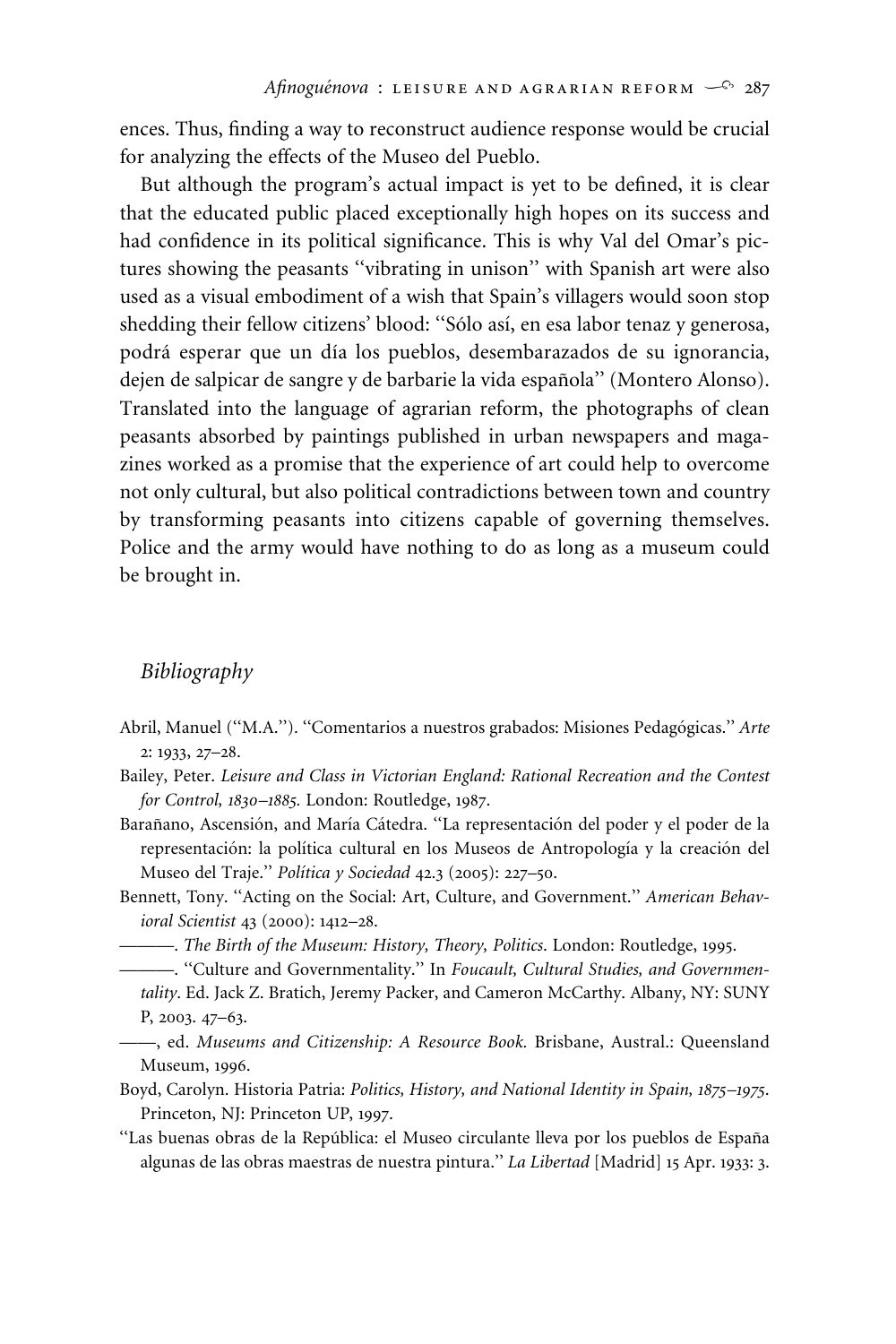Casona, Alejandro. *Retablo jovial.* Ed. Gloria Rey Faraldos. Madrid: Castalia, 1998.

Cossı´o, Manuel Bartolome´ de. ''Los alumnos de la escuela de Madrid en el museo de pintura: consejos prácticos para hacer una excursión." *Boletín de la Institución Libre de Ensen˜anza* XIII (1889): 5–6, 22–25.

———. ''Los cuadros ma´s importantes del Museo del Prado.'' *Boletı´n de la Institucio´n Libre de Enseñanza* IX (1885): 301–03.

———. ''Ejemplo de los tres grados del pensamiento (simple, relativo, racional) en el concepto y juicio de una pintura.'' MS. Archivo de la Real Academia de la Historia, Fondo Cossío, Madrid. 61-1178.

———. ''Elogio del arte popular.'' Prologue. *Bordados populares y encajes: exposicio´n de Madrid, Mayo, 1913*. In *La Coleccio´n Jime´nez–Cossı´o del Museo das Marin˜as*. Ed. Natalia Jiménez de Cossío and Alfredo Erias Martínez. Betanzos, Sp.: Museo das Mariñas, 1996.

——. "La enseñanza del arte." *Boletín de la Institución Libre de Enseñanza* IX (1885): 348–52;X(1886): 57–62, 100–01.

———. ''Este es un libro de paz.'' Introduction. *Ensayos sobre educacio´n*. By Francisco Giner de los Ríos. Madrid: Ediciones de la Lectura, 1915. vii-xv.

———. ''Ma´s sobre la educacio´n este´tica en Inglaterra.'' *Boletı´n de la Institucio´n Libre de Ensen˜anza* XI (1887): 353–54.

———. ''Sobre la educacio´n este´tica.'' *Boletı´n de la Institucio´n Libre de Ensen˜anza* XI  $(1887): 321 - 22.$ 

- Cunningham, Hugh. *Leisure in the Industrial Revolution, c. 1780–c. 1880*. London: Croom Helm, 1980.
- Dennis, Nigel. ''El Museo del Pueblo.'' In *Las Misiones Pedago´gicas 1931–1936*. Ed. Eugenio Otero Urtaza. Madrid: SECC/Residencia de Estudiantes, 2006. 329–45.
- ''Una excelente labor cultural: el primer Museo Circulante del Patronato de Misiones Pedagógicas." *El Heraldo de Madrid* 23 Nov. 1932: 16.

Foucault, Michel. *The Foucault Effect: Studies in Governmentality*. Ed. Graham Burchell, Colin Gordon, and Peter Miller. Chicago: U of Chicago P, 1991.

García-Velasco, José. "Una cultura de la felicidad: Cossío y las Misiones Pedagógicas." In *Las Misiones Pedago´gicas 1931–1936*. Ed. Eugenio Otero Urtaza. Madrid: SECC/Residencia de Estudiantes, 2006. 131–57.

- Garrido González, Luis. "Legislación social y conflictos laborales en la provincia de Jaén (1931–33)." In *La II República española: el primer bienio. Vol. III: Coloquio de Segovia* sobre historia contemporánea de España. Ed. Manuel Tuñón de Lara and José Luis García Delgado. Madrid: Siglo XXI, 1987. 95-118.
- González Calleja, Eduardo. "Conflictividad sociolaboral y violencia colectiva en la Segunda República." In *La república de los trabajadores: la Segunda Republica y el mundo* del trabajo. Ed. Julio Aróstegui. Madrid: Fundación Francisco Largo Caballero, 2006. 76–108.
- Holguín, Sandy. *Creating Spaniards: Culture and National Identity in Republican Spain.* Madison: U of Wisconsin P, 2002.
- Jiménez-Landi, Antonio. *La Institución Libre de Enseñanza y su ambiente: la otra historia de Espan˜a.* Barcelona: Universitat Barcelona, 1996.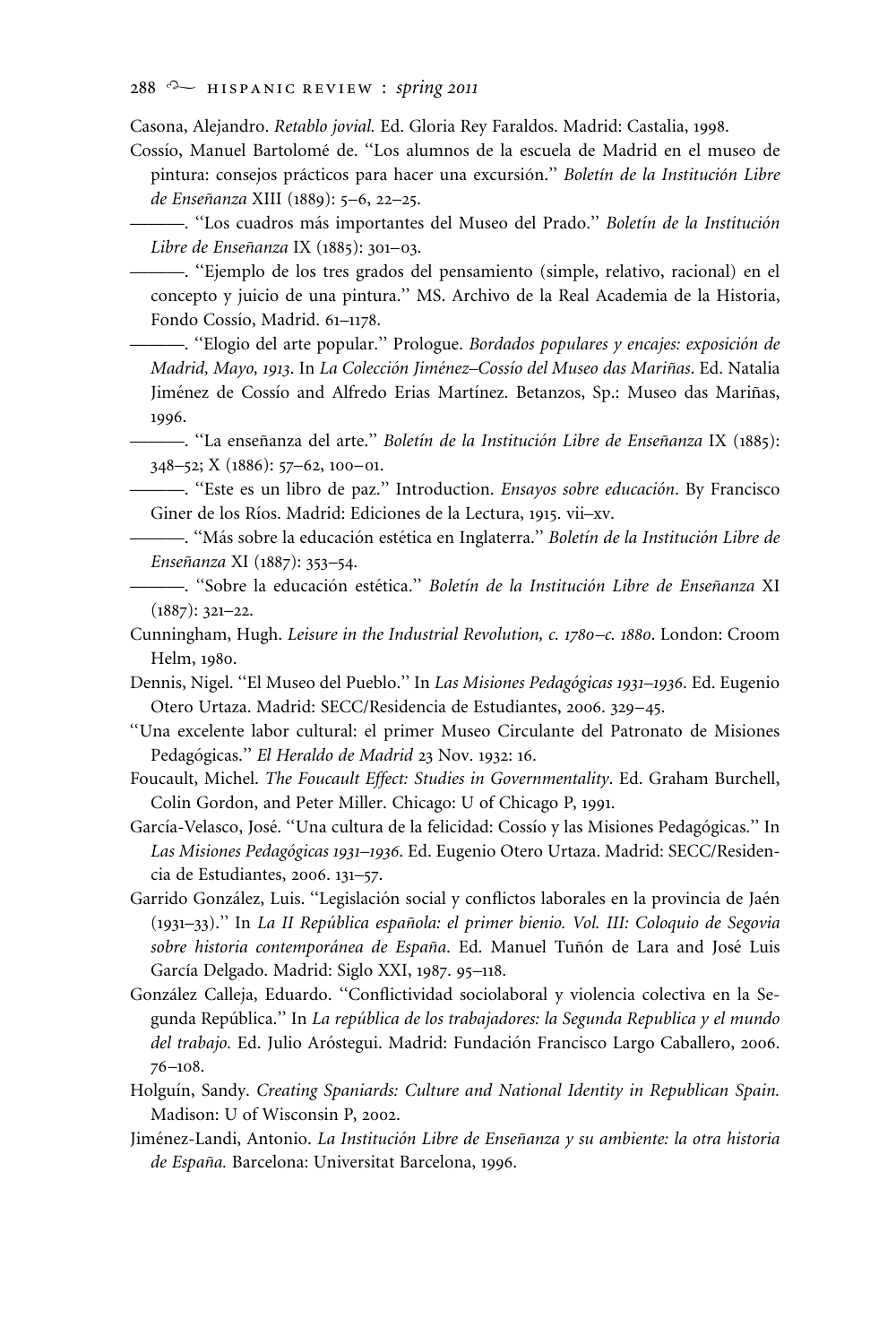- Krause, Karl Christian Friedrich, y Julián Sanz del Río. Ideal de la Humanidad para la vida: con introducción y comentarios de D. Julián Sanz del Río. 2nd ed. Madrid: Martínez García, 1871.
- "Labor educadora del pueblo: el Ministro de Instrucción Pública y los estudiantes universitarios en Talamanca.'' *La Libertad* [Madrid] 21 Jul. 1932: 3.
- Llarena, Pedro. "Misiones Pedagógicas." La Escuela Moderna 1 Jan. 1933: 35-39.
- Llopis, Rodolfo. ''Una vida luminosa.'' *Crisol* 7 Jul. 1931: 7.
- López Morillas, Juan. *Krausismo: estética y literatura*. Barcelona: Lumen, 1973.
- Lo´pez Serra, Francisco. *Historia de la educacio´n fı´sica de 1876 a 1898: la Institucio´n Libre de Ensen˜anza.* Madrid: Gymnos, 1998.
- "La magna empresa de las Misiones Pedagógicas: en viaje con Don Fernando de los Ríos." *La Luz* [Madrid] 2 Feb. 1932: 8-9.
- Malefakis, Edward E. *Agrarian Reform and Peasant Revolution in Spain: Origins of the Civil War.* New Haven, CT: Yale UP, 1970.
- Manrique de Lara, J?. "Misión Pedagógica en Talamanca." *La Voz* [Madrid] 21 Jun. 1932: 3.
- Maurice, Jacques. "Reforma agraria y revolución social." In Memoria de la Segunda República: mito y realidad. Ed. Ángeles Egido León. Madrid: Biblioteca Nueva, 2006. 231–44.
- *Memoria del Patronato de Misiones Pedago´gicas, septiembre de 1931–diciembre de 1933.* Madrid: Aguirre, 1934.
- Mendelson, Jordana. *Documenting Spain: Artists, Exhibition Culture, and the Modern Nation, 1929–1939*. University Park: Pennsylvania State UP, 2005.
- Montero Alonso, Jose´. ''La siembra que no sera´ este´ril: el Museo Circulante.'' *El Nuevo Mundo* [Madrid] 5 May 1933: 23–24.
- Muñoz Greco, Teodoro. "Un año de la implantación de la República. ¡Vengan esos 'títeres', Don Fernando!" *El Sol* [Madrid] 16 Apr. 1932: 8.
- Otero Urtaza, Eugenio, ed. *Las Misiones Pedago´gicas, 1931–1936.* Madrid: SESS/Residencia de Estudiantes, 2006.
- ———. "Las primeras expediciones de maestros de la Junta para Ampliación de Estudios y sus antecedentes: los viajes de estudio de Cossío entre 1880 y 1889." Revista de Educa*cio´n* 2007: 45–66.
- Paucker, Eleanor Krane. "Cinco años de misiones." *Revista de Occidente* 1981 (7-8): 233–60.
- Riesgo, Sergio. "La gran empresa política: la reforma agraria." In *La república de los* trabajadores: la Segunda Republica y el mundo del trabajo. Ed. Julio Aróstegui. Madrid: Fundación Largo Caballero, 2006. 156–74.
- Ruskin, John. *Time and Tide by Weare and Tyne: Twenty-Five Letters to a Working Man of Sunderland of the Laws of Work*. 5th ed. Sunnyside, Eng.: George Allen: 1886.
- Santullano, Luis ("L.S."). "Patronato de Misiones Pedagógicas." *Residencia* (Feb. 1933):  $1 - 21.$
- Sáenz de Buruaga, Gonzalo, and María José Val del Omar, eds. *Val del Omar sin fin*. Prol. Luís García Berlanga. Granada: Diputación Provincial de Granada, 1992.
- Sanz del Río, Julián. *Análisis del pensamiento racional*. Madrid: Aurelio J. Alaria, 1877.